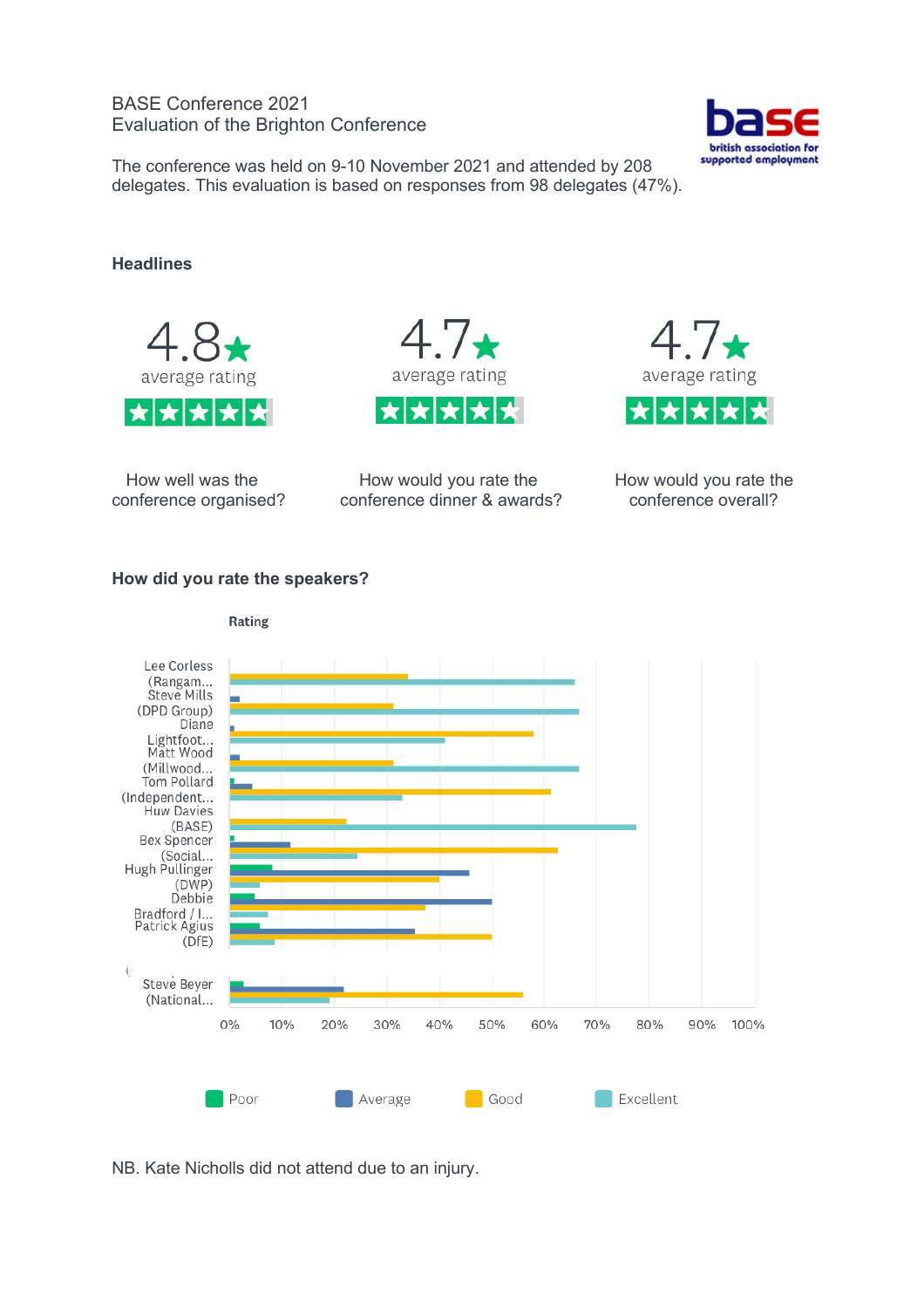The DWP one was very heavy with lots of text on slides, so got slightly lost but understand the text might have been needed.

There were some technical issues with some of the presenters, and non-attendance of DWP reps.

My comment for Debbie Bradford and Ian Milton is based on their attendance and contribution to our Supported Businesses and Social Enterprises 'what next?' workshop.

I thought all the speakers had been great again this year. some more engaging than others. (but that will always depend on the individual subject matter)

The speakers were amazing - especially Lee, Millsy, Matt, Tom, Huw, Bex, Steve and Julie (Mark's wife) Thank you for this brilliant opportunity to be in their presence and sharing their knowledge.

Inspiring speakers - felt the DWP should have attended - I understand about COVID issues but those coffee conversations with them have helped our organisation in the past.

The DWP presentations are very wordy, too many words on the slide. Keep it simple and people will be more engaged. However, the rest of the presentations were excellent. Really engaging and inspirational.

I felt the DWP proved that they don't talk to each other in their own departments and wasn't aware of recent changes around education and UC.

Good range of diverse speakers but it could be shaken up a bit to include professionals at grass root level. The work is generally not delivered by the CEO, let's hear from the individuals with a disability who are working and from the individuals who support them into, during and give ongoing support whilst in work. Less statistics and money talk. Increased discussion of the dynamic approach of getting candidates a long-term job. share success stories and give candidates the opportunity to present.

Great range of speakers and content matter in the morning. Would have liked to see the DWP in person - slides were also over complicated/contained too much information. Personally, felt the chairs were a little close together within the main room (especially considering COVID and how hot the room was)

Too many speakers, especially Tuesday morning. everyone was talking too fast to cram everything in disappointing by DWP - all blarney and no real facts workshop would have been more productive perhaps. e.g. a session re kickstart, the uptake from people with disabilities and how this could be improved upon in future projects Patrick from DFE sounded a bit lost. i didn't get anything useful from his talk at all

Great speakers, shame DWP speakers didn't attend in person

It was inspiring to hear from employers and what they are doing from the inside to ensure they have a diverse workforce. It would have been better to have colleagues from DWP present as there were some technical difficulties.

Great group of presenters this year.

Great speakers that covered a range of good practice experience and some great food for thought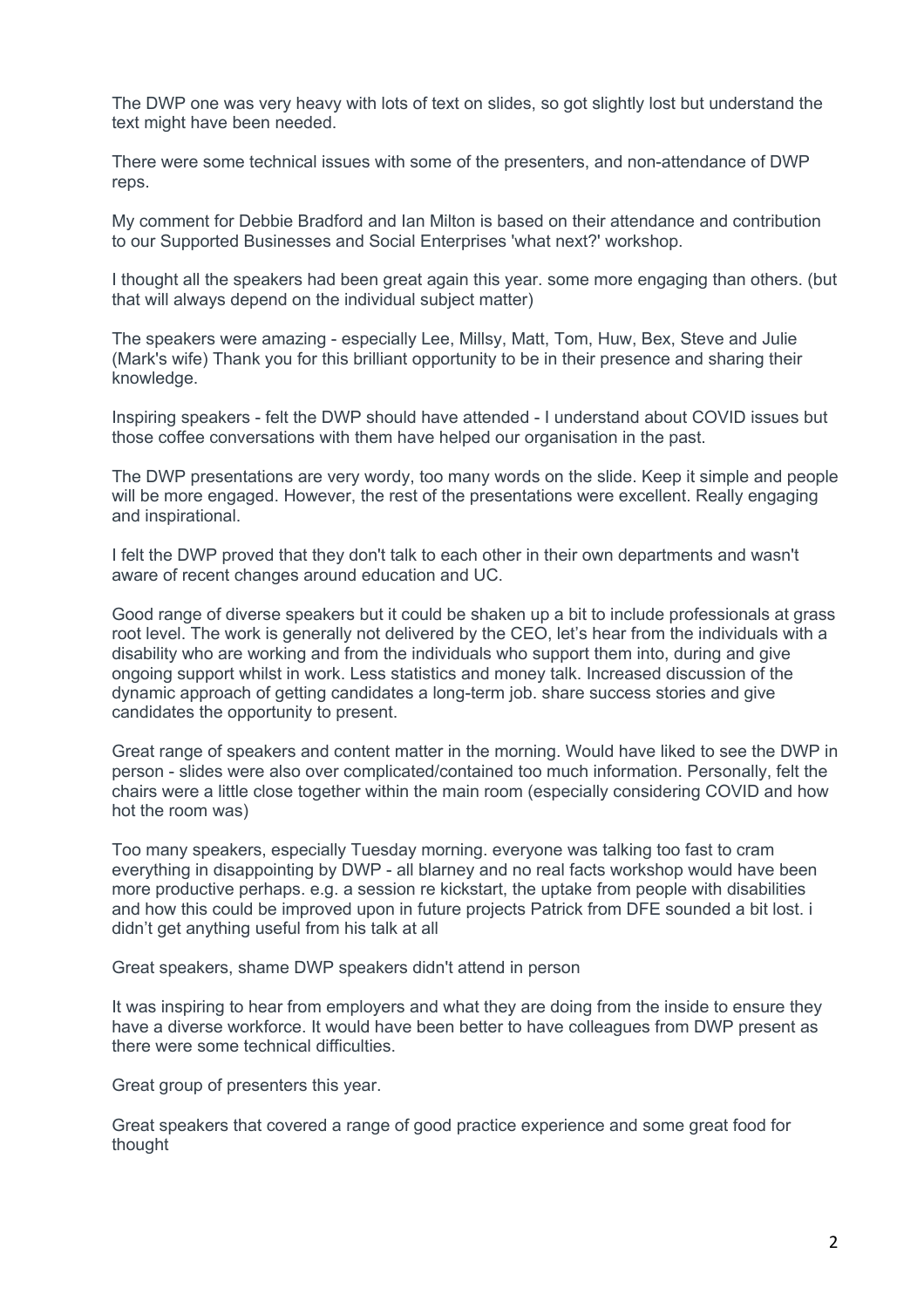Would of been easier if DWP in the room as so many others were and with messaging to go back to work !!!

Really good variety of speakers

Generally the content was good

Best BASE Conference I have been to for a long time with some excellent workshops. It was lovely to also be back face to face which is great for networking

Very disappointed in the DWP people, seemed very rushed and didn't want to ask if anyone had any questions.

Good range of speakers. It was a shame that DWP could not attend as I think it would have been more interactive.

Not feedback for BASE but DWP should have spoken or sent at least one representative to the conference and the handwriting slide show what little thought they had given to their attendance remotely as it was unreadable. I am from a SEND school with a broad range of needs and so Steve Mill's speech was really inspiring that such a large company is creating opportunities for all range of needs.

Varied & broad range of topics. Interesting speakers.

Great variety of speakers, with valuable experience and knowledge to share to the group.

Only attended day two of the conference.

Have something that's more motivational at the end of the conference!

As always, this is the highlight of my Conferencing year. I, like others, attend many Expos and Conferences in a typical year, I also attended our own industry AGM with over 700 delegates in attendance, (which was shocking) on the Thursday of this week and wow what a difference!

Good variety of speakers and really good to hear from employers.

I thought that there was a good range of speakers to listen to. The DWP ones were difficult and I found the slides awfully full to follow.

The speakers were rich and diverse, all giving really good insight into what they do and why they do it, as well as how people could learn from what they did and do.

Really good overall, DWP and A2W waffling as usual. We missed the Wednesday afternoon ones as we had to travel back.

#### Fantastic speakers

I really enjoyed the speakers, particularly Lee who opened the speeches. There was a mix of perspectives, challenges, and solutions. There were references made from some of the speakers to initiatives I was unaware of. On the one hand, this was helpful as it meant I was able to research them as I went and develop my knowledge, but most of these could have been quickly explained during the speech to help aide understanding in the moment. It would have been good if we had been able to get clearer answers from the DWP.

Surprised to hear Steve Beyer say that job coaches are essential to the success of supported employment when this is not the case.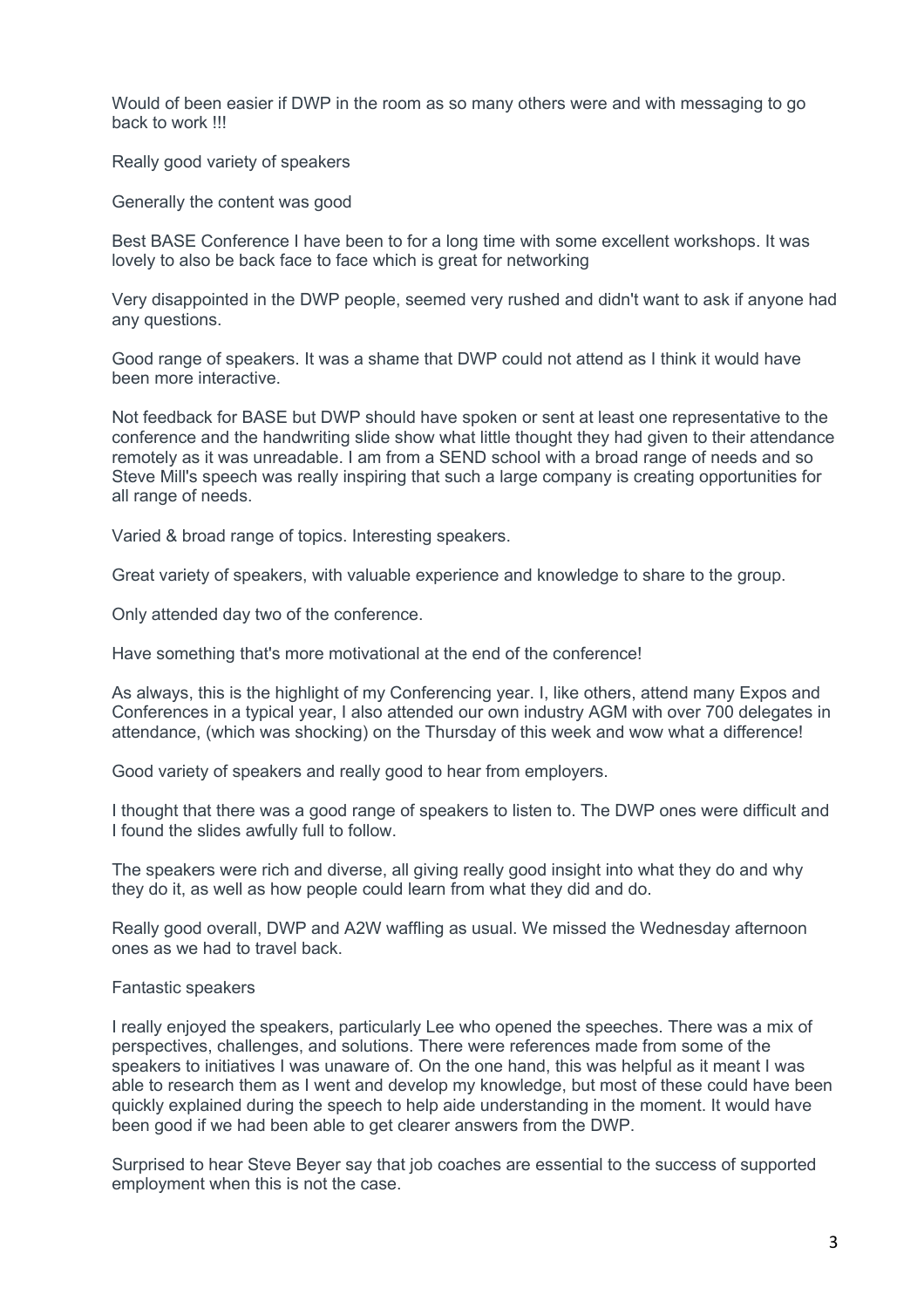Overall, I thought the speakers were excellent and really informative. The speakers on day one in the morning I thought were particularly excellent and enthusiastic.

Some speakers were much more engaging than others - but overall I enjoyed them all.

it was lovely to hear from more employers this year

I think people have got too used to delivering presentations via Zoom and so when it came to those from the DWP they were exceptionally difficult to read. There was a tremendous amount of passion delivered by most speakers and it was not only visible but you could feel the energy grow in the room when they spoke, quite the opposite to the DWP session.

The speakers were a really informative and interesting listen. I particularly enjoyed listening to the speakers on Tuesday morning. The way they conveyed their experiences and how they delivered their message was superb.

The quality of the speakers was absolutely great; and most of them spoke with real passion and connection with the work we are all doing. I must admit I was a little disappointed with Hugh Pullinger as it felt like a 'lip service' talk where he was just going through the motions, but I appreciate he has one challenging job to do!!

Really enjoyed Tom's research and his knowledge and critique of DWP. I found it very inspiring and interesting. Also, the life experience of Steve and Lee. Unfortunately, I did not see the other speakers as I had to tidy up the stand etc.

What a way to start off the conference, the opening speakers came across as passionate, and at times it was highly emotional, all of them were funny and inspiring. It was just brilliant!



## **How did you rate the workshops?**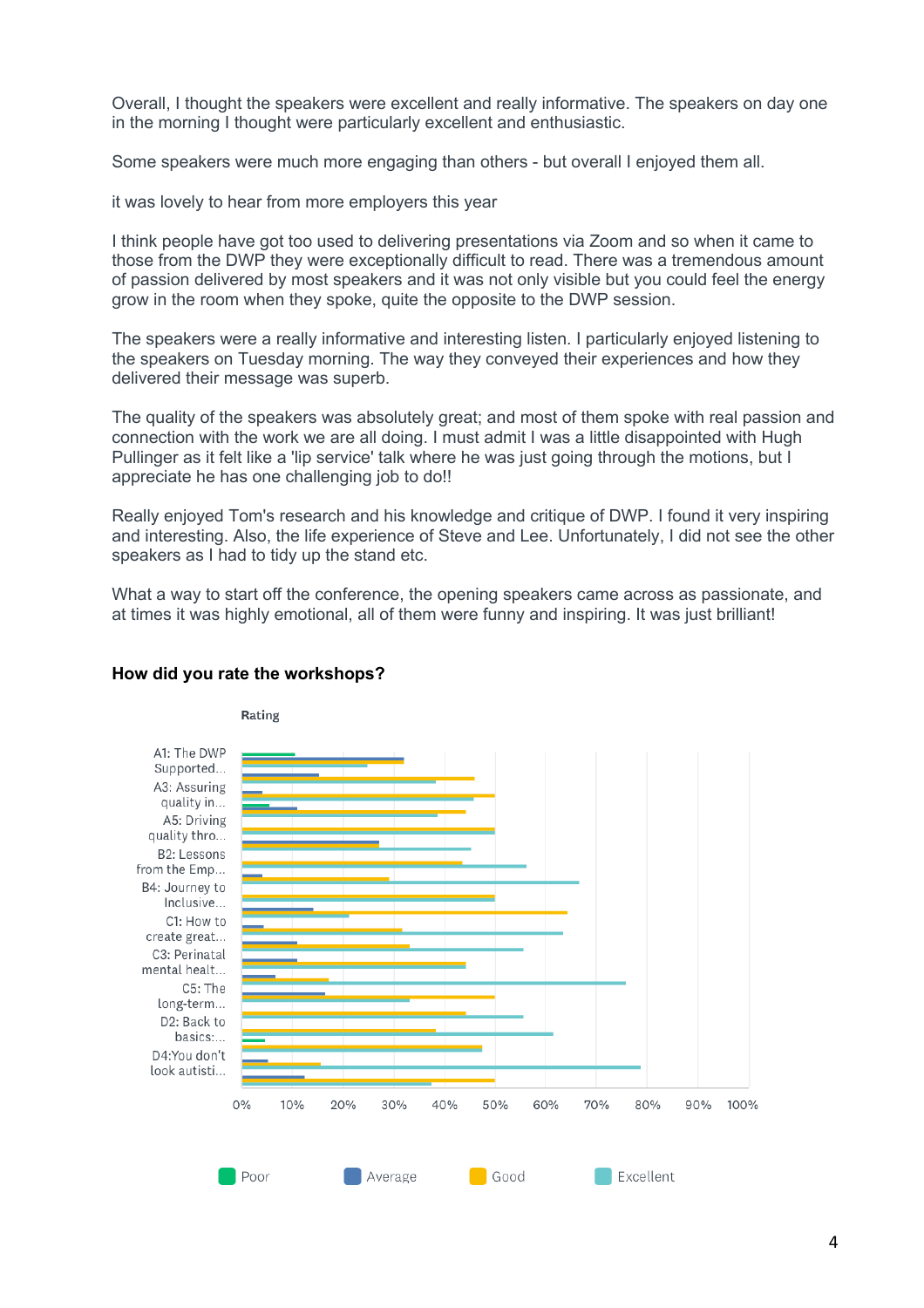I didn't manage to get to the workshops as was one of the workshop hosts and in between was at my stand.

Claire Atkinson was fantastic. She gave a real view and understanding of what it is like being diagnosed and living with autism. Her humour and presentation were fab and I hope she comes back next year.

All workshops I attended where fab! just wished we could have a joint up approach across the county. There's pockets of excellent work and we need to share these.

Wow! A lot of knowledge! It was great to be sharing such a beautiful space with amazing people with such passion and drive, to encourage our young people to do the best that they can be.

Good workshops - be great if Preparing for Adulthood could be there again.

Unfortunately, I only attended one workshop.

The workshops were amazing, I wish I could have experienced them all. Thanks to everyone for presenting.

From a personal view, I feel it would have been better to have less workshops and be given more time in the workshops for discussion. The workshops I attended were mostly PowerPoint and not very interactive,

Valuable and inspiring. Wonderful to meet and hear about the Bee Keeper's experience/journey. Mitch's passion filled the room, Brilliant. WoodMor and Camphill collaborative workshop was simple and very effective, truly inspiring and thought provoking.

Room set up (Noblesse) wasn't great and all rooms were very hot!! Loved the interactive element within A3 and D3 - it was great to talk to new and existing colleagues in person

Sorry I couldn't get to many of these

Bit disappointing. Some not very relevant to SE. Need to be more interactive and engaging D4 - Claire was understandably nervous and did well considering this. I think this could grow into being a great workshop with more interactive content C4 - Matt lost us a bit. too much playdoh and not enough actual info on how his scheme worked on a day-to-day basis and how this relates to SE B2 - Catherine was engaging and professional. Would have been good to do some more interactive group work with her

Again, some technical difficulties meant the workshop with DWP wasn't as fluid as it could have been. Also, frustrating that there are not clear answers on Trailblazers...I get why, but still frustrating. I found the Project Search presentation a little data heavy which can be difficult to focus on. It would also have been good to ensure there was time for group questions at the end. It was great to see how Surrey Choices and SEND are working together! I found Claire's knowledge and insight into apprenticeships from a provider point of view very useful.

Really interesting and informative workshops.

Workshops were really interesting - some inspirational work described and opportunities to hear from others built in.

Enjoyed the more interactive workshops.

I would have loved to have been able to give the lady who presented the You don't look autistic workshop some feedback as she said it was her first presentation & that she was nervous. Her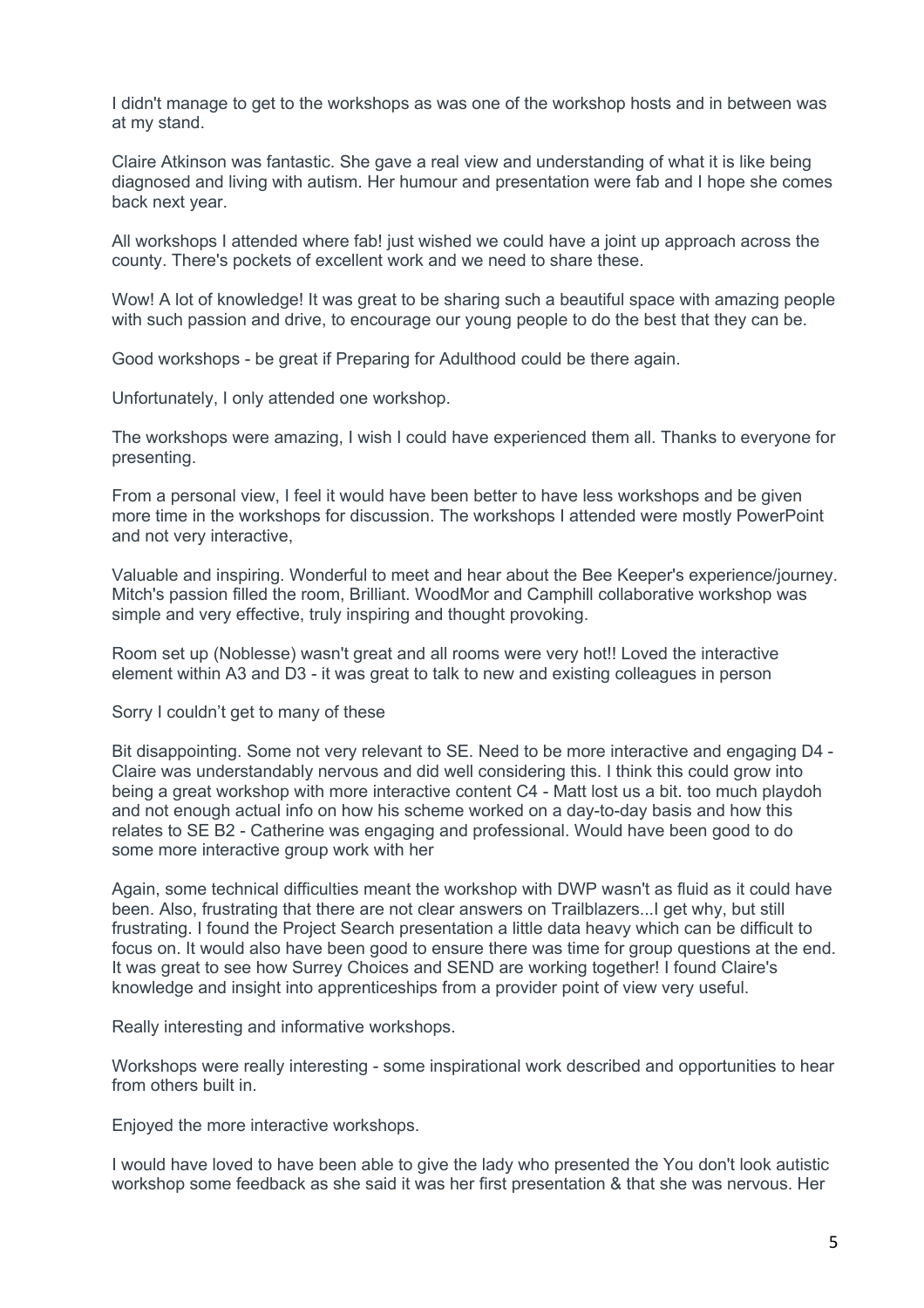workshop was the most captivating, thought provoking & the one I learned the most from out of the whole conference. She was funny and engaging in her approach.

All very interesting, there were more that I wished I could have also attended, but you can't be at more than one place unfortunately. The social media D5 was good, but only focussed on Linked In, I was hoping to gain some business understanding about Twitter, Facebook and Instagram also and it was quite basic.

This year had a really great variety of workshops to choose from.

Between our three Woodmor team members and I we attended most of these so I hope we collectively covered it all. The workshops I attended were brilliant.

The best workshop I attended was Audrey Bodman's. She has such an excellent and engaging presentation style, you just can't get bored or switch off.

I've only added feedback to the presentations I remember being present for. It's always harder to engage with an audience via video call especially if you're trying to share lots of very full slides. The DWP trailblazer talk feedback was more about my expectation to be briefed rather than consulted - I hadn't prepared to give input in advance and so it was a really tricky session to get involved with. My comments about the workshops result from the fact that I work at a strategic level, if I was a practitioner I would have found them really useful. You have a wide audience and I understand you need to offer something for everyone so I didn't feel short changed at all.

A really good range of workshops available to choose from - I was really disappointed I couldn't attend more. Great to hear from practitioners about what they have been doing and have opportunities to share practice and ideas - more of that please.

The workshops that I attended were all really useful, and I have learnt valuable insights from all of the ones I attended and have taken learning points back to my team.

Trailblazer w/s was disappointing - perhaps have another screen purely for zoom so the person talking is much bigger. There didn't seem to be a lot of new information instead they had questions to pose to the audience - perhaps might have been better to break the audience up into groups for facilitated round table discussion of the questions and get back together as a large group to feedback and discuss.

Matt's workshop (Millwood) was absolutely amazing! Really engaging and informative.

On the whole the speakers and workshops were very passionate, informative and fun!

The workshops were all of a high quality. The speakers were enthusiastic about their topics. HK Consults was a particularly excellent and interactive workshop which offered answers to the most difficult question of what the employers needs are and how could this be offered.

I think the workshops may need updating as I felt that there was a lot of them that were duplicated a little from the last conference. Really enjoyed the BASE and MILLWOOD ones as they were really engaging and also love the interactive parts of the workshops. More fun and engaging workshops please?

The workshops I attended have left me feeling inspired and have given me so much to try and take back into my own work place.

Really wanted to attend various sessions that were on at the same time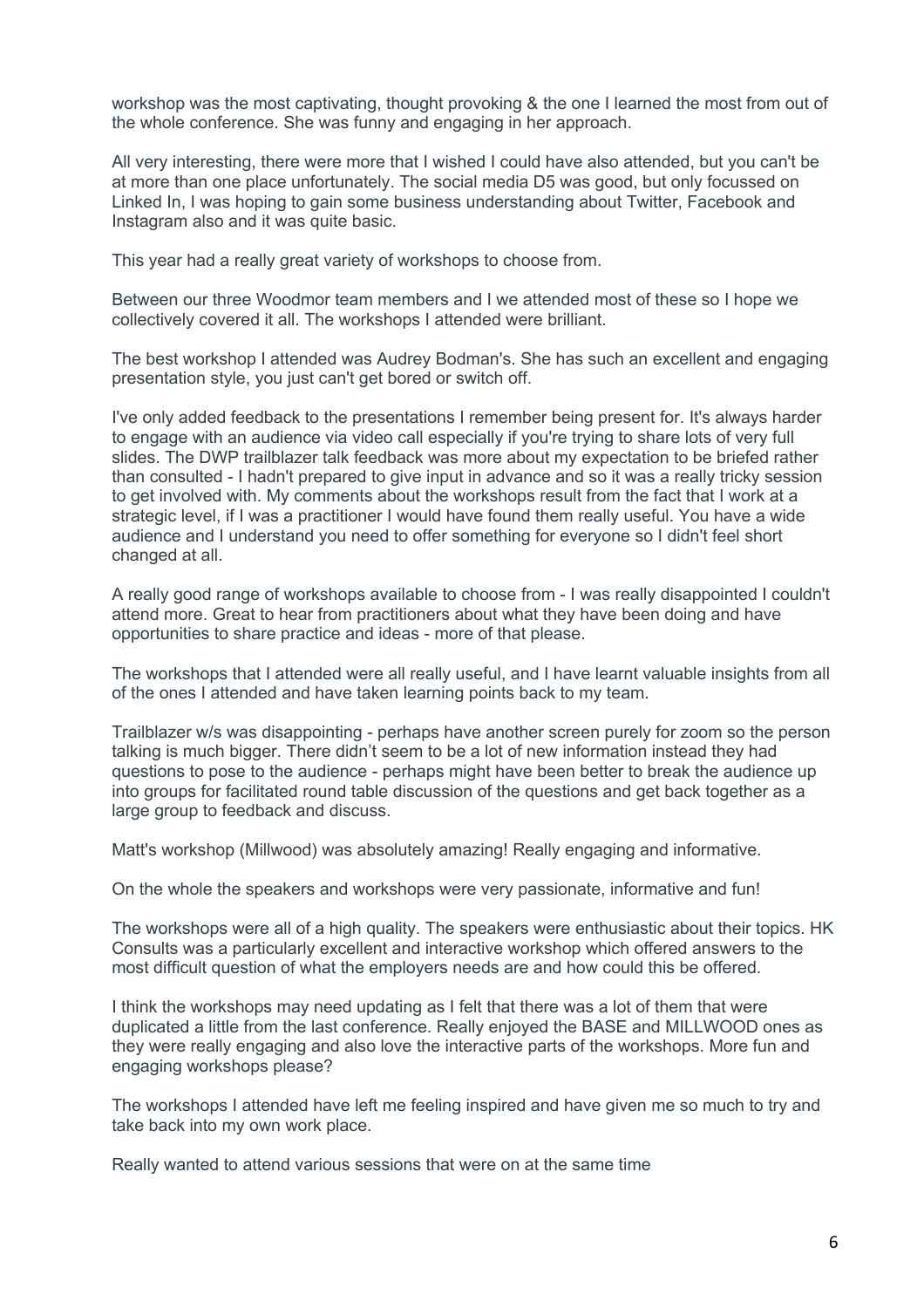Such inspirational sessions! I came away from all of the ones I attended with a renewed inspiration for making changes in our sector and it's also been a reality check of where our service is compared with others. Mitch is such an energetic and engaging speaker! I was also very impressed that a commissioner was presenting with Surrey Choices - what a way to show his support for the service he is working with and supporting.

It was great to see a wide range of engaging workshops

Really enjoyed all the workshops I attended.

I haven't commented for a B workshop as I was delivering one. Just a big shout out to Alex Seddon from BASE who supported me doing back of house and was kind enough to take the group shot at the end (once we had found the elusive light switch!)

The delivery of C4 and D2 were brilliant. They were captivating to listen to and interactive. Group conversations were included which was nice.

# **How good was the pre-conference information and organisation?**

All the information I required, concise and to the point, thanks Huw

This event was organised in the most thorough of ways - Thank you.

This was good but wanted to tell you about an app used when I went to a conference previously - HubSeven - great for keeping in touch with people after and you don't need business cards. All on your phone.



Would have appreciated the conference information slightly earlier although not always possible given COVID situation. Organisation was good though.

I can't untick the other stars but tried to tick excellent

Excellent. Huw kept us informed and got all the details needed re dietary requirements etc. Good to get the brochure in advance.

Clear and concise instructions

Brilliant as always

Clear and informative.

Fantastic

To be fair the pre-conference stuff I didn't have much to do with as our admin chap did that.

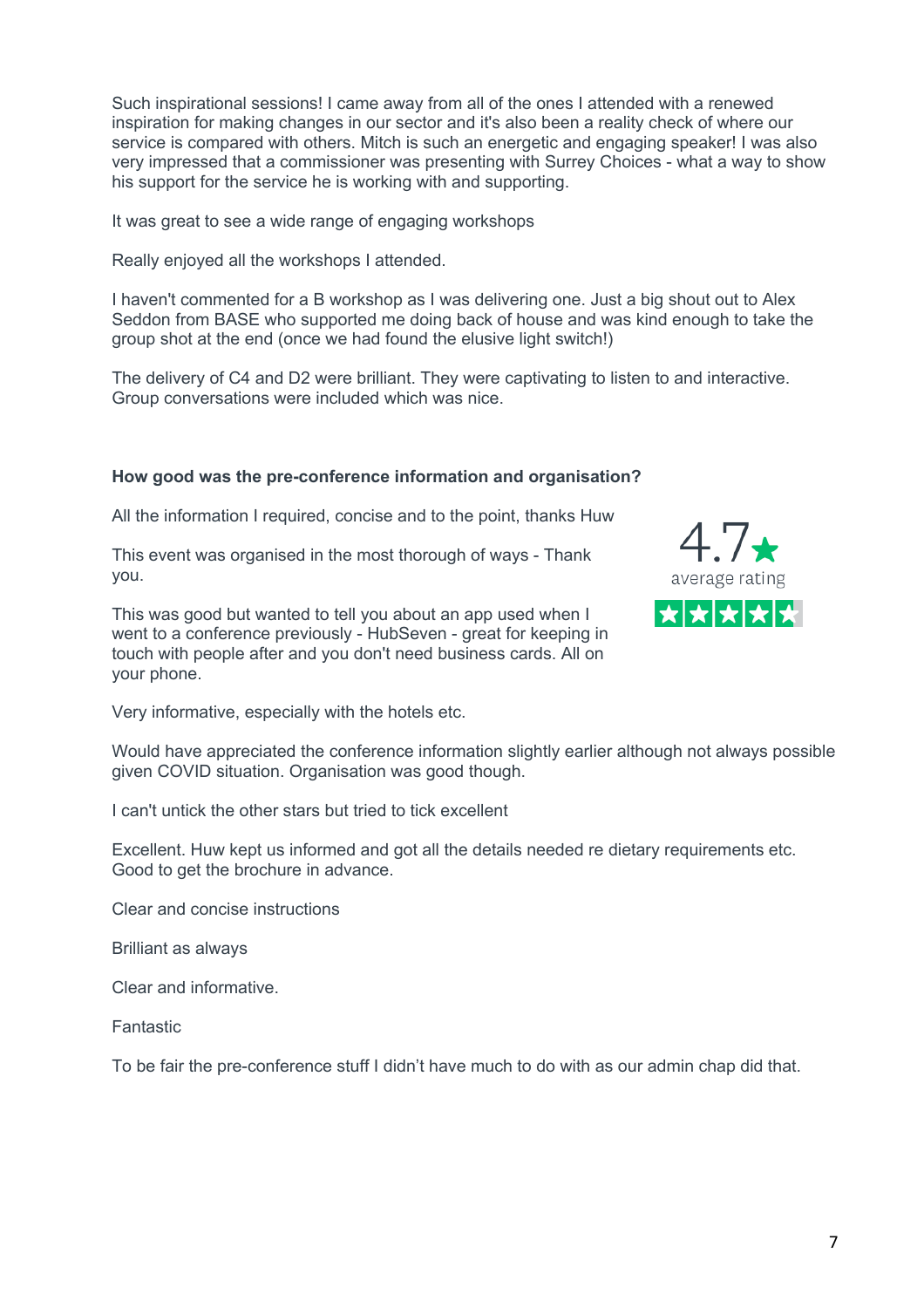## **How did you find the conference brochure?**

I went to a conference recently and they used an app called 7 it was brilliant and no printing required! really easy to use, it was a great networking tool too!!

Good

I was impressed with every last detail.

Loved it.

The only extra info it could have had would have been on presenters making their slides available after the conference.

Helpful - have all of the information needed for the two days

Excellent - easy to follow, well presented

I used this as my bible throughout the 2 days to ensure I attended the right workshops and remained on time throughout the tight schedule, really helpful

Include some blank pages in the brochure for people to take notes/keep track of people they connected with

Good quality and informative.

Brilliant as always

Would've liked to see space to make notes alongside the workshops in the brochure

Well laid out and easy to use - and of course fabulous printing.

Really fab!

For me it's the list of delegates that I need so that was fantastic as well as information on the workshops.

Lots of information.

## **How good was the conference registration?**

Good

Loved the choice of lanyards

I really liked the different coloured lanyards

Excellent - lanyards a good idea.

Well organised - loved the lanyards, really made everyone feel at ease with socialising

It was quite straightforward and easy

I thought the colour coded lanyards was a great idea



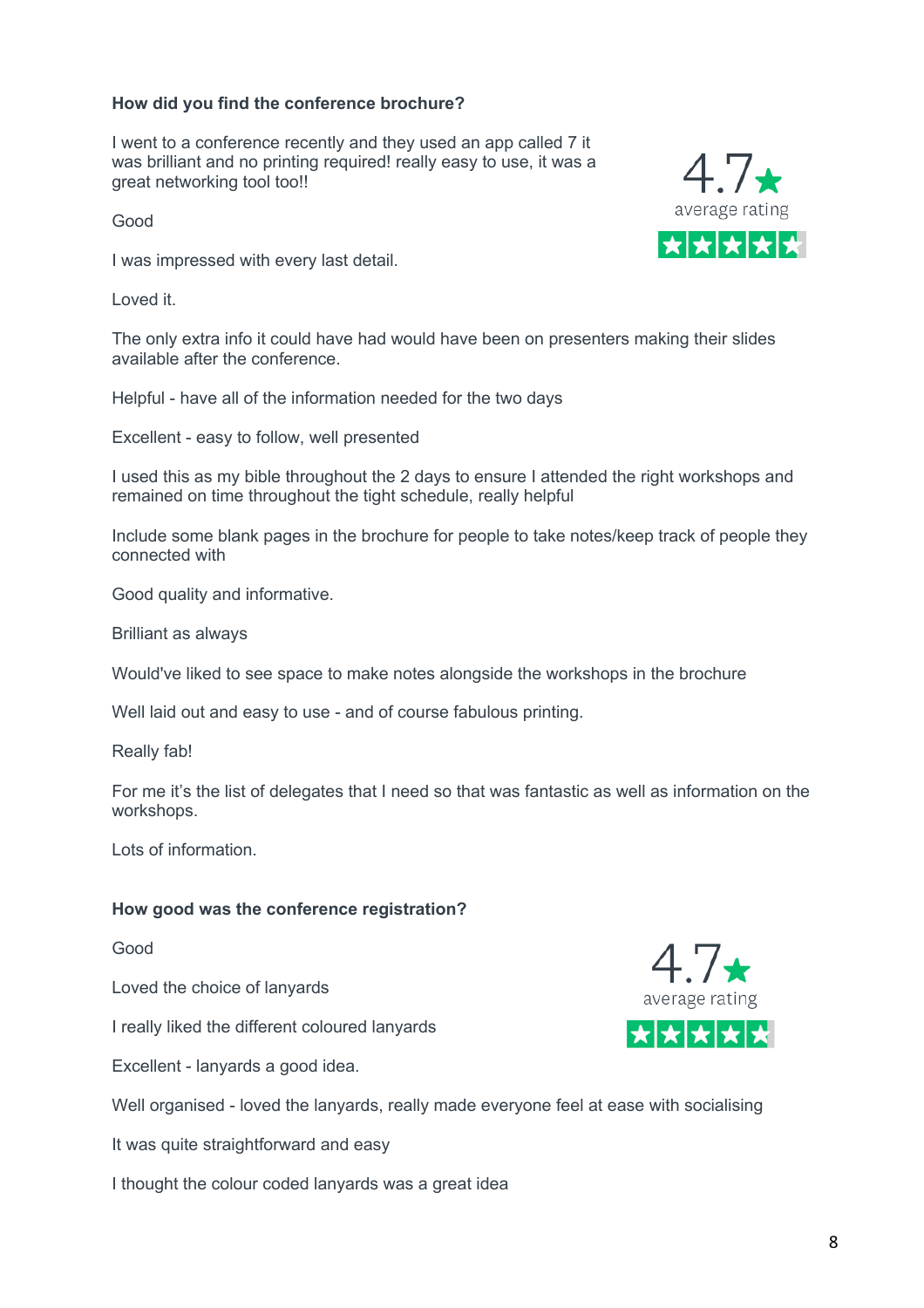Brilliant as always!

Easy and friendly

### **How well was the event organised?**

Good

Amazing event, it was my first time attending and was honoured to be there. Thanks to Huw and all involved for making it so special.

Needed proper signage to make more accessible and save time. The rooms upstairs were hard to access for some and lifts weren't clearly signposted either



It was made to look effortless.

Excellent - Nothing seemed to go wrong. Excellent time keeping.

**Brilliantly** 

Again, it would be good to have a dedicated second screen for the zoom presenters

Amazing work guys - seemed seamless and brilliantly organised

For my first in person conference post covid I was initially nervous, but it was so much better than I anticipated. I chose to wear a mask due to our service being part of adult social care and our restrictions still being higher than that of the general public - this was so respected and I was able to relax knowing that no-one was judging me for it.

Well organised as always.

No hiccups! Very smooth!

#### **How would you rate the conference dinner and awards?**

Food was yummy, live band ace and most of all, seeing and hearing about winners and nominees at the award ceremony, really lovely

The hotel staff could not make enough fuss over everyone especially for those with special diets.



What a night! I will never forget it. Felt very proud to be part of the sector.

Dinner was very disappointing, almost inedible. Awards were fantastic and some amazing speeches. Great band.

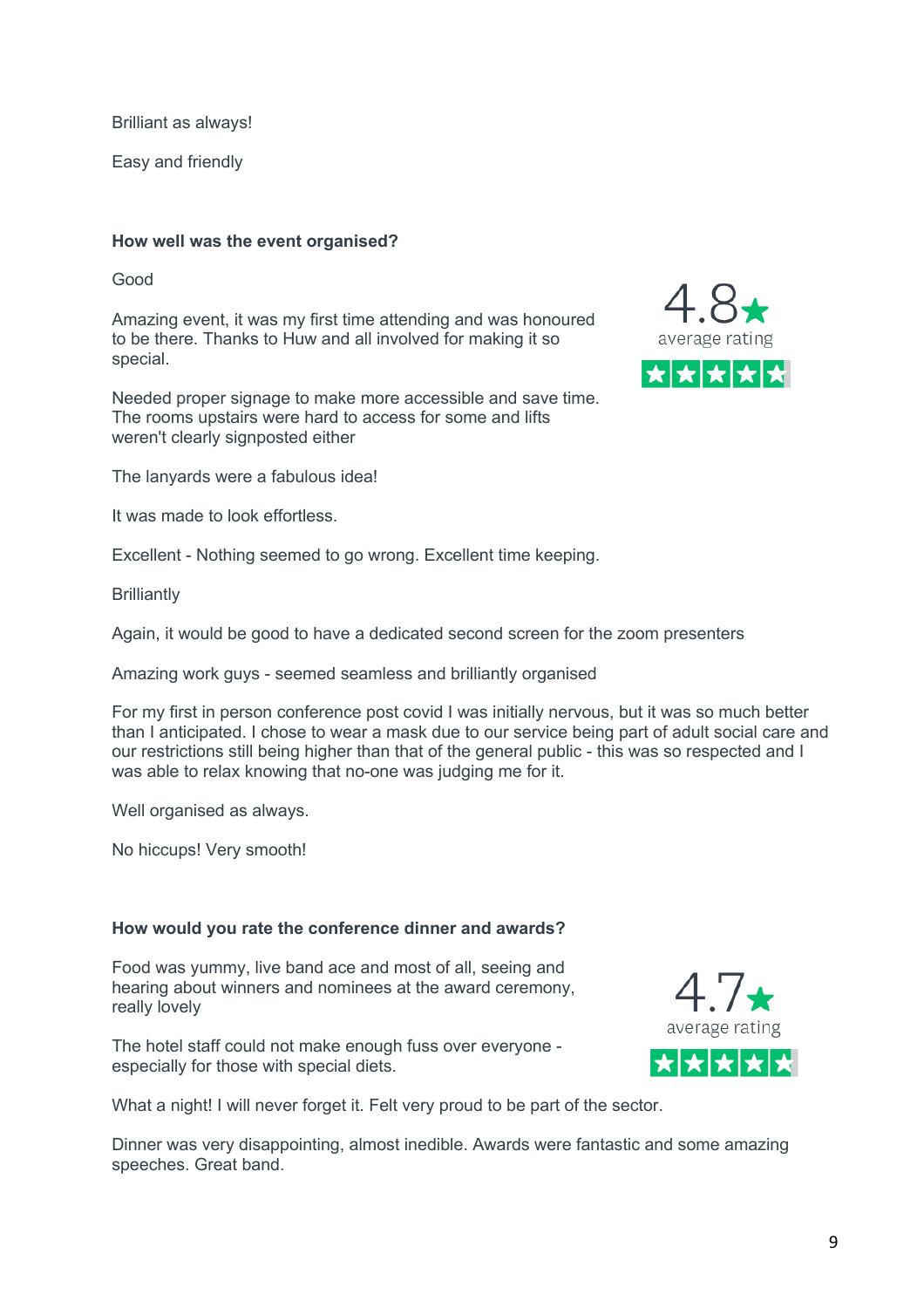The awards were great, (seems like a lot was spent on wine, so other drinks (soft) options would have been nice to make it more inclusive. The dinner itself was pretty poor, the food was undercooked, and again limited options for vegan, Halal, veg options, it seemed like the same theme continued. (cold food and limited selections of choice) I though being by the sea, fish selection would have been nice, and as Brighton is a diverse city more options for Indian, Chinese, halal, vegan options would have been nice.

Food was excellent throughout the event, great atmosphere and nice to sit with other organisations and network socially.

The sound wasn't great, food okay, award speeches excellent

Awards ceremony was brilliant, unfortunately the food was not.

Vegetarian options were average

The only thing that could have been improved on was the music and entertainment. It would be cool to have some different genres (J Rock, anisong or video game music etc) and maybe disabled/neurodiverse performers too. Apart from that tasty food and some really powerful speeches by award winners etc.

Fantastic dinner and awards, really heart-warming to see some of the amazing work happening across the country.

I didn't attend but heard great reviews!

Presentation great, good length. Band were good and over all good evening spent.

Lovely food, plenty of drink, great timing, completing responses. Great brand!

Can't complain about anything. The food was fine, (maybe not excellent but fine) and plenty of wine and tables well laid, service good etc. Awards always very interesting and entertaining

Loved the celebration, think this is so important as although my first time at a conference and only just getting to grips with supported employment but can already see that it's a challenging area to work in.

Such a great way to celebrate the outstanding work that goes on in the sector. The band were very good but needs a bigger dance floor!

The awards were really good, however, the food during the dinner was less than good. For a location such as Brighton, I think that the Jury's Inn let themselves down a lot. It was such a shame as it would have been excellent if the food was better than what it was.

Very loud and dark during dinner also felt like a small area for so many people - very confined and close quarters especially in light of pandemic. Dinner took a long time to serve. Food was plentiful and was a very nice touch that BASE provided wine.

The conference dinner and awards were a highlight. The winners gave passionate speeches which really hit home and encouraged me within my role.

I missed the comedy this year - but great party as ever!

Award excellent, dinner and dietary requirements poor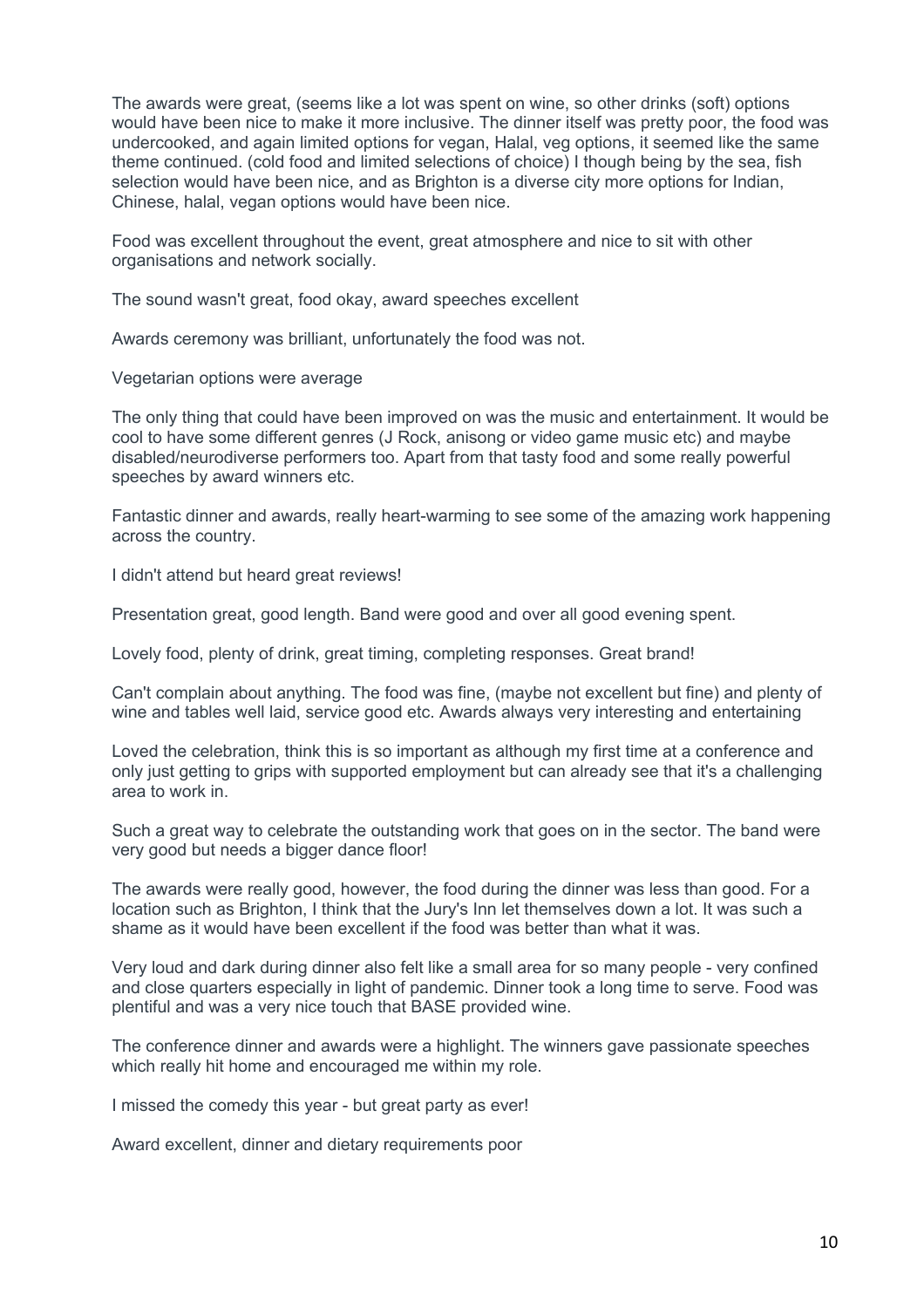Absolutely terrific - always the best part to see the awards ceremony - thank you! Also, the band and dancing was great.

A truly fantastic evening. With it being my first conference, I was a bit unsure of what to expect. But the whole evening was brilliant. I felt privileged to sit and here so much wonderful work is going on and this is rightly acknowledged. Junior the winner of the David Grainger award was amazing.

Disappointed with the others that were sat on our table, they behaved quite unprofessional taking the mickey out of the way an autistic award winner pronounced words and spoke over all of the speeches.

I wish I could have stayed for this section, but unfortunately childcare issues meant that I couldn't. It sounded like a great time!!

After some discussion with colleagues and thinking about the introduction of AtW+, is there room to expand the Practitioner award to include those working in supported business - or room for separate recognition?

Fantastic! I very much enjoyed watching the rewards and seeing the recipients achieve.

Emotional and uplifting

It was nice to include the highly commended as well as winners. Would have been excellent if seats were named instead of pick your own.

#### **How suitable was the venue and location?**

Really good, near home so no long journey! Hotel was nice, it was good food and great company.

Managed to do a run!!

Good

Great location and the right size for our group

Simply the best! Views were to die for - high quality.

Good venue but some toilets without locks working or even on them.

Good central location for other hotels and road networks, although parking was expensive (expected within Brighton)

The hotel was average, the food average but the location was difficult - 6 hours travel and it meant taking 2 1/2 days out of my week and then I missed some workshops which I really wanted to attend as I had to leave early on day 2 to catch trains. The only other option would have been to stay another night which would have then lost me another day

Brilliant location. The only thing that could have improved it would have been a bit more signposting around the venue. But otherwise fine.

Location was not particularly central or easy to get to.

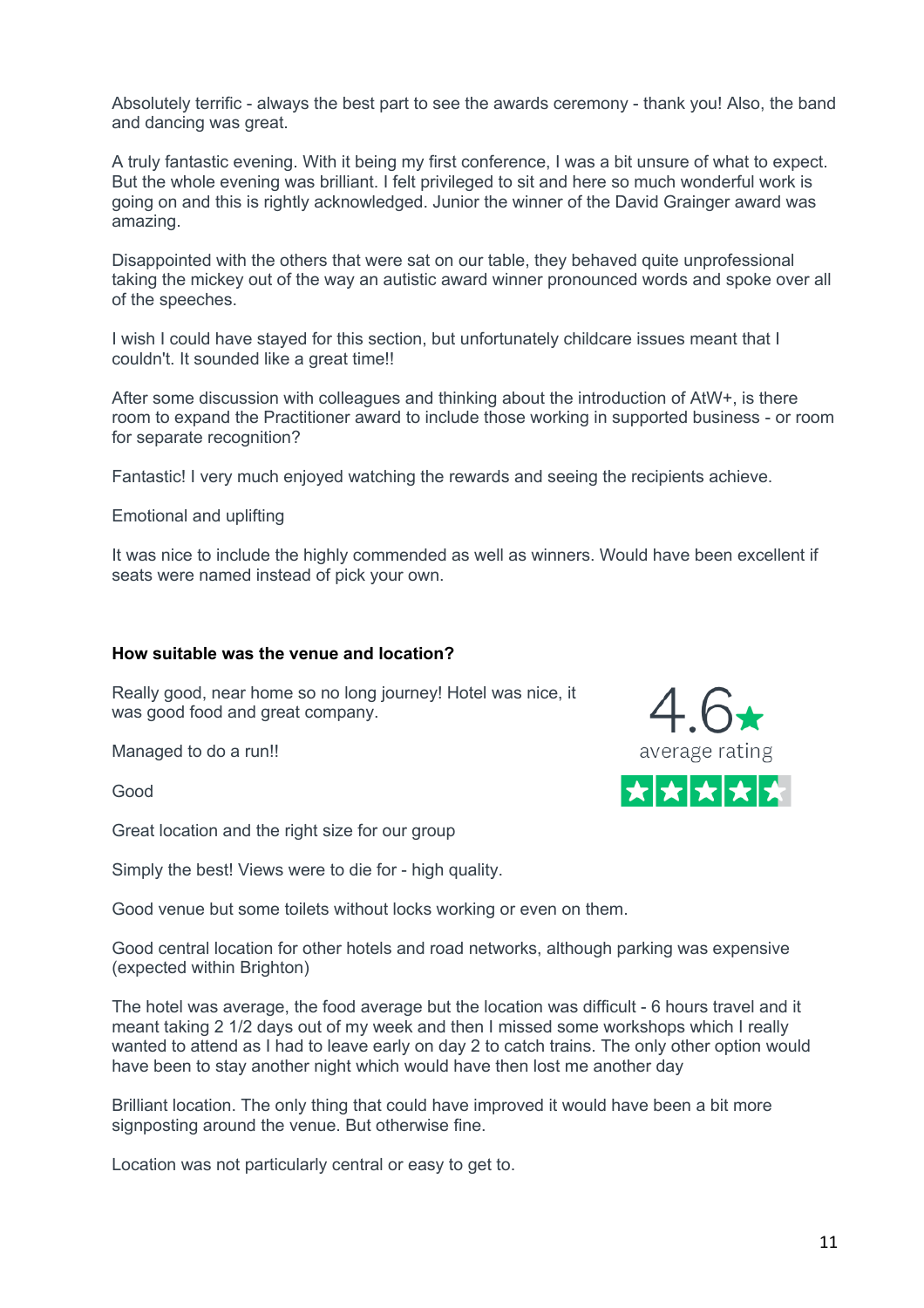From Cornwall public transport wasn't really an option due to journey length, so a long drive, but great location when we got there.

Brighton was fine as a location. Meeting rooms were ok, but stuffy and airless.

Free parking would have been an advantage, as it was costly staying in Brighton for that length of time. Venue was ideal for the conference though, great there was so many breakout rooms and all clear, airy and spacious.

Have a venue with hearing loops would be great!

Ideal!

**Excellent** 

The venue was great, the location was great, but as above, the food at the venue let itself down.

Loved the venue and location, but was a long way to travel from the north.

Just want to put in a bid for the next one being in my home city of Durham

Excellent venue and location.

Negotiating the M25 at rush hour never fun, but we didn't have as far to come as many. I just wondered about a more central location. I appreciate it is very hard to arrange these things and please everyone, so just a thought really about people coming from the far north. It's also really annoying when lots of people leave before the end. Not sure if you will fix that by moving location but maybe a slightly earlier end time would mean people don't miss the last slot. Feel sorry for the speakers as much as anything!

Not the best located rooms - didn't like no air in the rooms.

Venue was nice, happy it was all under one roof!

Good, hotel was beginning to look a bit tatty, but only a very minor concern.

There were accessibility issues getting to the workshops in particular. I spent a fair bit of time in the laundry lift!

I mean I live in semi-rural Scotland so I am going to have to travel anyway BUT for me it was a breeze as I got there quicker than my colleagues who live in Kent. The hotel was the usual quality I have come to expect from Jury's Inn.

## **How good were the facilities and food?**

Food was pretty poor, the food was undercooked, and again limited options for vegan, Halal, veg options, it seemed like the same theme continued. (cold food and limited selections of choice) I thought being by the sea, fish selection would have been nice, and as Brighton is a diverse city more options for Indian, Chinese, halal, vegan options would have been nice. Facilities were ok

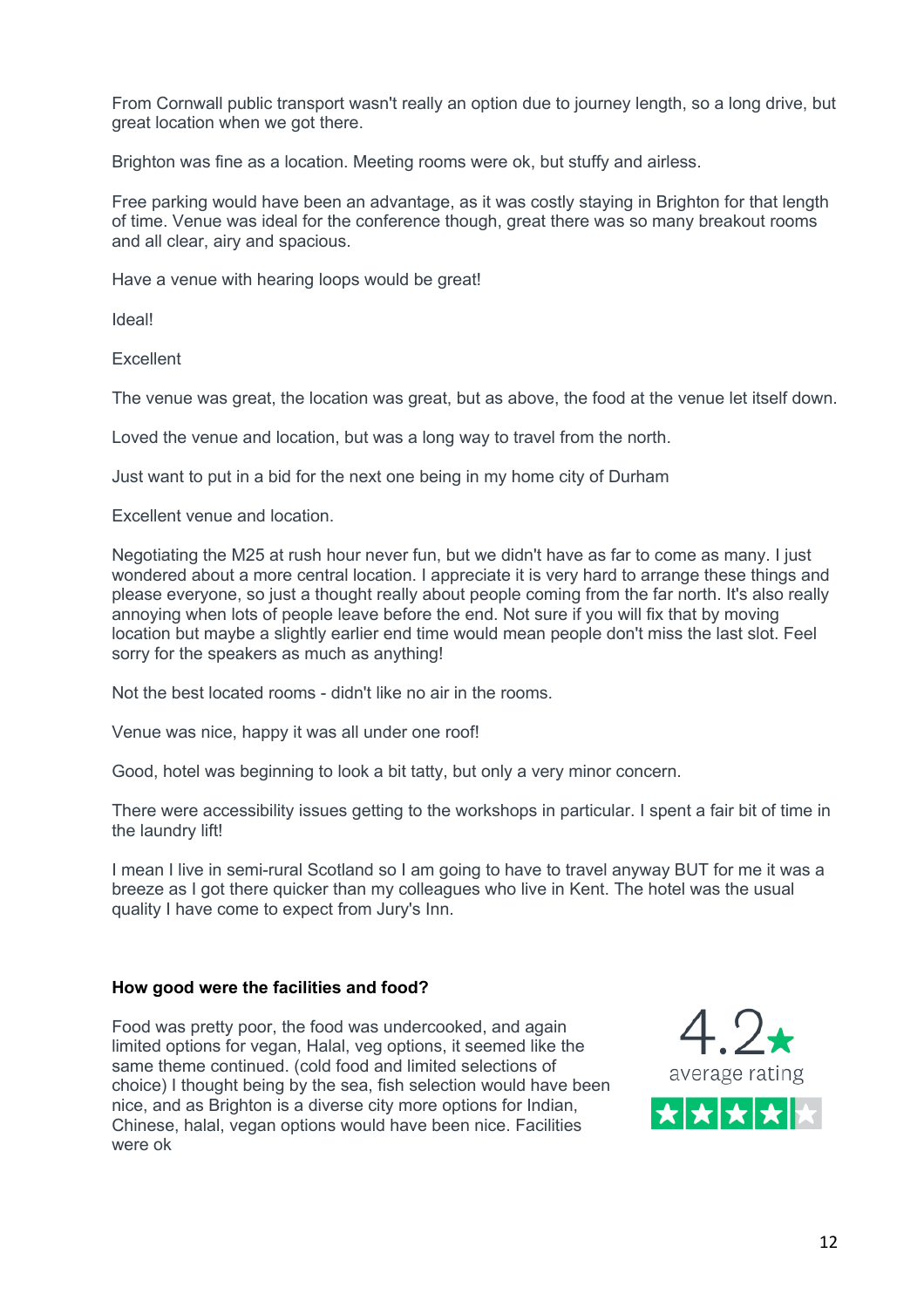The evening meal was great. But the food for lunch often dry and combinations not to my taste, but edible. Facilities average but OK.

Attention to details - above satisfactory

Food excellent - but had shower gels in shared toilets for soap??

The facilities were excellent but the food was average. It wasn't in any way poor, but I did think some of the options were quite limited and the way they set up 2 buffets but would only let you go to one was an interesting tactic.

Food was dreadful. Facilities were good.

Food was excellent throughout the event although heard some people commenting there were no vegan options. Felt the hotel could have paid more attention to the cleanliness of the toilets (the ladies near the main room were particularly unpleasant) and temperature within the rooms needs addressing.

Snacks, drinks and breakfast were very good. Lunch and dinner options for vegetarians were very average

Gluten free options were minimal

Great food.

Vegetarian options were limited repetitive. Toilets were dire - out of paper by the afternoon and no locks on some of the toilet doors in the basement.

Checking in was difficult.

Rather dry bread at lunch on the first day - hard to cut and chew.

Good selection for lunch, would have likes a choice of juices though as I drank so much coffee. Nice touch to have baked goods in the morning as we didn't have breakfast at our accommodation. Good variety on offer.

Breakfast and the awards dinner was ok but the lunches were not to my taste

Disappointing how many of the ladies toilets had no lock on whatsoever. Out of BASE control but worth feeding back to the venue.

The bar staff of the Tuesday night could have been slicker, and more of them. It's not like they didn't know we were all turning up!

Food was excellent. The ladies toilets near the main hall did not have any locks on the toilet doors.

Food was excellent. Can't comment on rooms as didn't stay.

The food during the dinner was less than good. For a location such as Brighton, I think that the Jury's Inn let themselves down a lot. It was such a shame as it would have been excellent if the food was better than what it was. We had vegans at our table who weren't able to eat much as it was so below par. The general food for the rest of the table was not what you would expect from a hotel on the waterfront of a trendy city such as Brighton. Undercooked chicken, watery chicken skin, and frozen vegetables were not what you'd expect from an event such as this.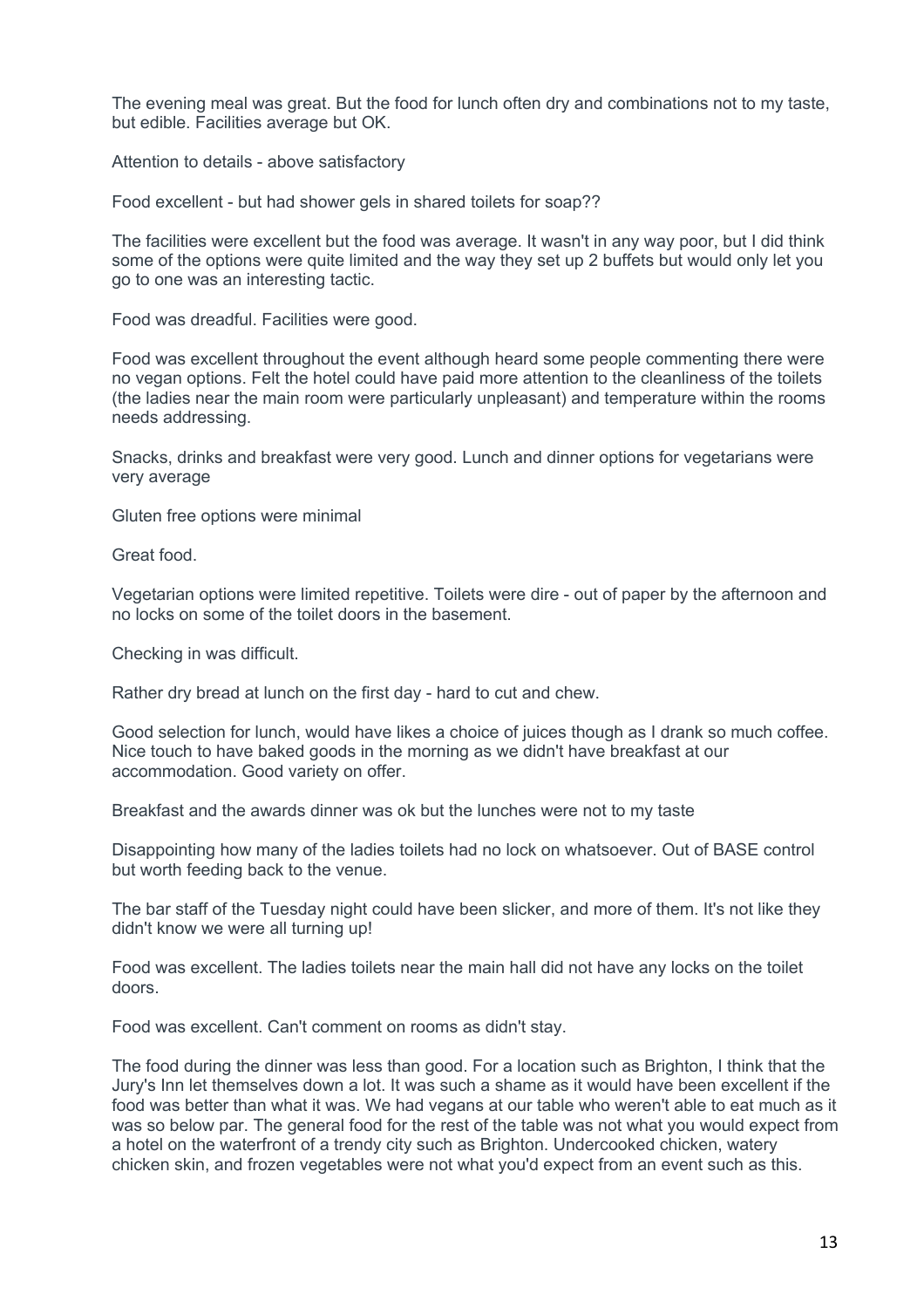I also stayed at the hotel - I know they were struggling for staff. Check in on Monday evening was a long and tortuous affair with only two people working the check-in. The hotel bar closed at 10pm - so if people wanted a drink after that they had to leave the hotel. Some areas of the hotel were in bad repair (no locks on several doors in basement toilets) no hand soap in some toilets instead shower gel from the rooms.

Food was particularly excellent.

Lots of empty sanitiser dispensers made me uneasy

Food very poor and no consideration for vegans on the whole. Facilities not ideal in the room

I'm sorry but I am a vegetarian and I thought the food was really poor for me. It looked okay for everyone else. But all I ate was mozzarella, as everything was courgette, tomato and aubergine based which I cannot stand - so I didn't eat much. The evening meal felt like it was the leftovers from lunch. Ratatouille is my worst kind of food and it is totally unimaginative for chefs to still be creating this type of food for vegetarians. SORRY!!

Great facilities and the food was really good.

Plenty of food available at all times

Delicious and plentiful! So many treats!!

Pretty good - no food available Mon evening though.

Food could be more simple at lunch time, with things that are more widely liked.

## **How would you rate the conference overall?**

It was my first even and definitely won't be my last.

Good

I was truly impressed and I made a lot of 'connections' with a whole variety of people.

Little Gate love this conference - such good networking

Really enjoyed my first conference and look forward to seeing you again next year

Really enjoyed attending the conference! I came away feeling excited and daunted all at the same time...in a good way. I love being reminded about the bigger picture and how supported employment continues to grow!

A fun, interesting, much needed event that was held in a great venue.

Great two days - chance to network alongside more structured sessions, a great mix of inputting and taking away information.

Excellent conference, thoroughly enjoyed it.

Very enjoyable and great networking

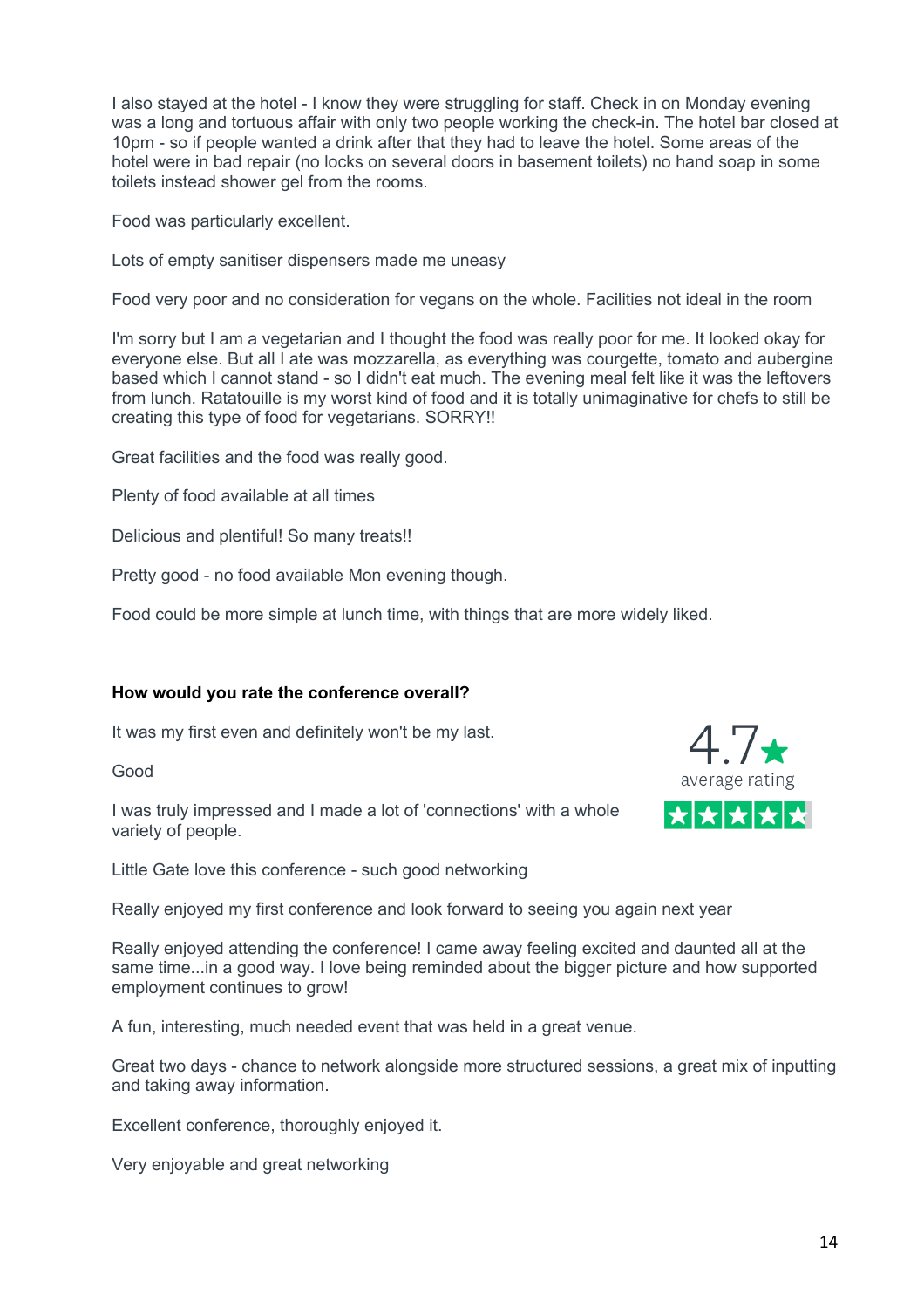This was my first time attending the conference and it was everything I had hoped it would be! I will definitely bring colleagues with me next year so we can make the most of the information and knowledge being shared in the breakout sessions.

Enjoyed meeting so many people all with the same passion, and hearing from some inspirational people. Will definitely recommend and would love to attend again next year.

I'll be back- and next time with BELLS ON!!! thank you to the entire base team for making this the best conference of the year! Now there's a national award if ever I've heard it.

#### Excellent

For the first time that I have attended a BASE conference, it was really useful. I learnt a lot and connected with a lot of like-minded people and made friendships that I am sure will last a long time. Thank you

Great opportunity to network - although again it would be nice to have seen more intentional work by BASE leadership to encourage and support people meeting one another.

This was my first conference. I have learnt a lot and will bring new ideas to our organisation. It was very well organized and hope to see you next year.

Overall, the conference was excellent, informative and extremely useful.

Loved it - well done to everyone involved!

I can't speak highly enough of my experience of the BASE conference. An inspirational and brilliant few days and I have already said to my team that an opportunity to go should not be passed up.

Great networking, some of the most useful workshops in recent years.

Had a fantastic time

Guys you did a fantastic job in what were potentially difficult circumstances - given how the world fell apart last year, this was amazing.

### **What did we do well?**

Superbly arranged. The badges in different colours was an excellent idea. Everyone was very friendly and even though I attended on my own I didn't feel like I was on my own. Thoroughly enjoyed the opportunity to have a dance after the meal too. The band was excellent.

The organisation and to accommodate so many people, after a very long time to meet up face to face! The admin was great. So, thank you!

The vibe was really good and we were all so happy to see each other; the conference gave us the time to be together, share best practice and hear what's been going on. Speakers really inspiring and have learnt lots that I am taking back to develop for my team and wider. The lanyards were highly praised by everyone, because hugs or distance on them became an easy conversation starter

Brilliant conference- very informative and engaging.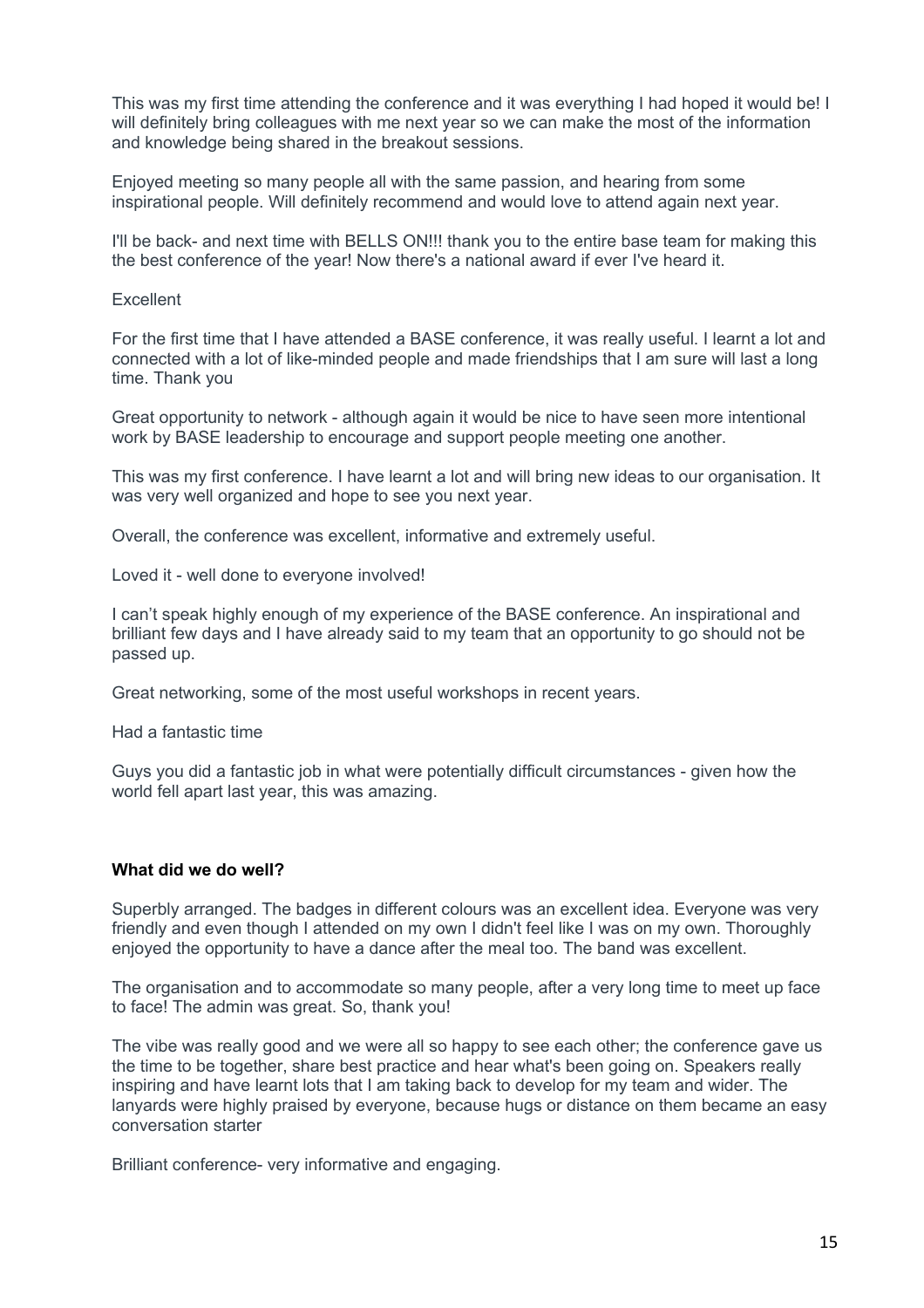A diverse range of speakers and content. I felt inspired by the work we are all doing

Great to be together with people. Liked the lanyards which indicated people's preferences for being together. The conference had some really good topics and it was very informative but it was also fun and we were ready for some of that!

I would say the event was well organised and well attended.

Hospitality, warm welcoming atmosphere, food and the choices - Wow - wee!! No words to describe the precision of everything - Thank you. I will be wanting to come back again and to bring the whole Team :)

Bringing people together for the networking and sharing.

It was a complete triumph and a lovely finale from Huw. Great energy, values and ethos which shone through from all delegates. What an uplifting place to be!!

The event was very smooth, it was covid friendly and everyone was made feel welcome. Everyone left feeling motivated and inspired by each other. Really looking forward to the next event. Thanks BASE.

Everything seemed to go smoothly and on time. Good range of speakers and interesting workshops. Also, it was lovely to be in Brighton!

Kept the workshops and speakers on time and had a good range of topics

Great workshops. Organisation. Brochure. Location

Good organisation, and inspiring first day speakers - a really great introduction to the event

Everything

The presenters were good but they were preaching to the converted and we have heard them before

Huw! Some speakers were very good

Well organised and very informative

I thought it was very well organised and had a great range of speakers and workshops.

Holding the conference! It was great to see people and chat face to face

Really well organised conference, clear on what the days consisted of and very informative across both days

Organisation and smooth running.

You gave a good sense of the landscape in supported employment in the midst of COVID-19. - Nice to see autistic people represented and the David Grainger award reflected strength in depth in the disability field. Kind of tied in with the general "track" for lack of a better word on awards like the Power 100. Nice touch with the lanyards - could be useful in a different form in future to highlight degrees of social interaction people are comfortable with. I'd recommend taking a look at Autscape (a conference for autistic people) and seeing how they use interaction badges - Really helpful people.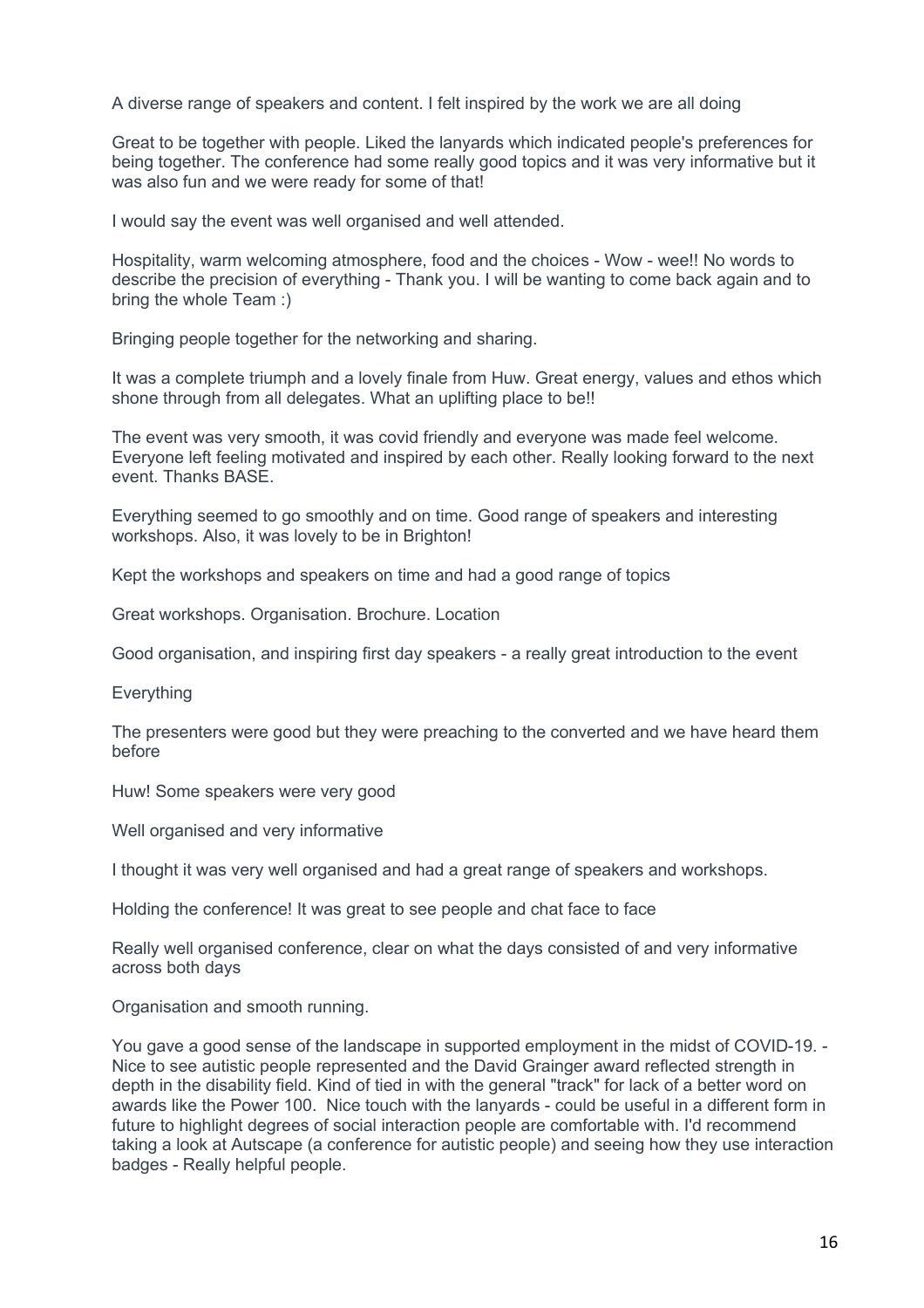Structures of the day between content and networking time was well planned.

Interesting and varied speakers and workshops, able to spread knowledge and learn about new developments. Excellent networking opportunity and good to share and learn from others practice in the same field

Good speakers, Good venue and nice food.

Organisation, affordability, facilities, speakers, friendly accessible feel.

The whole set up from beginning to end was brilliant. Loved the lanyards, made it really clear for people.

Good range of speakers and workshop sessions. Would have liked to see more information stands. Also liked the option of the lanyards which really helped some people feel more comfortable being there

Really well organised, nice balance and choice of workshops.

A good selection of workshops

Lanyards was an excellent idea. Workshops made it hard to choose as there was so much choice

The workshops were informative and beneficial

Well organised

Brilliant workshops and really inspiring awards ceremony

The organisation and the range of speakers

There were some excellent speakers. I enjoyed the workshops. The food was pretty good and I was happy with the 10:00 start time.

It was a great event - well organised and felt covid safe. Excellent mix of speakers and a great atmosphere.

I absolutely loved all of it. Venue, workshops, speakers, meal, awards & networking.

Well organised with a good selection of workshops. Informative stands with additional information. Well structured event.

A brilliant array of speakers, on the whole all the sessions ran to time, good breadth of speakers lots of interesting subjects covered and at one stage I wanted to attend 3 workshops as they all sounded worthwhile.

Held a great conference under still difficult circumstances. Relevant and interesting guest speakers, chaired by Huw who as ever provided great leadership and enthusiasm

A fantastic, uplifting and well organised event. Really well done :-)

The whole conference was well organised, presented and inclusive being a friendly, welcoming and informative two-day experience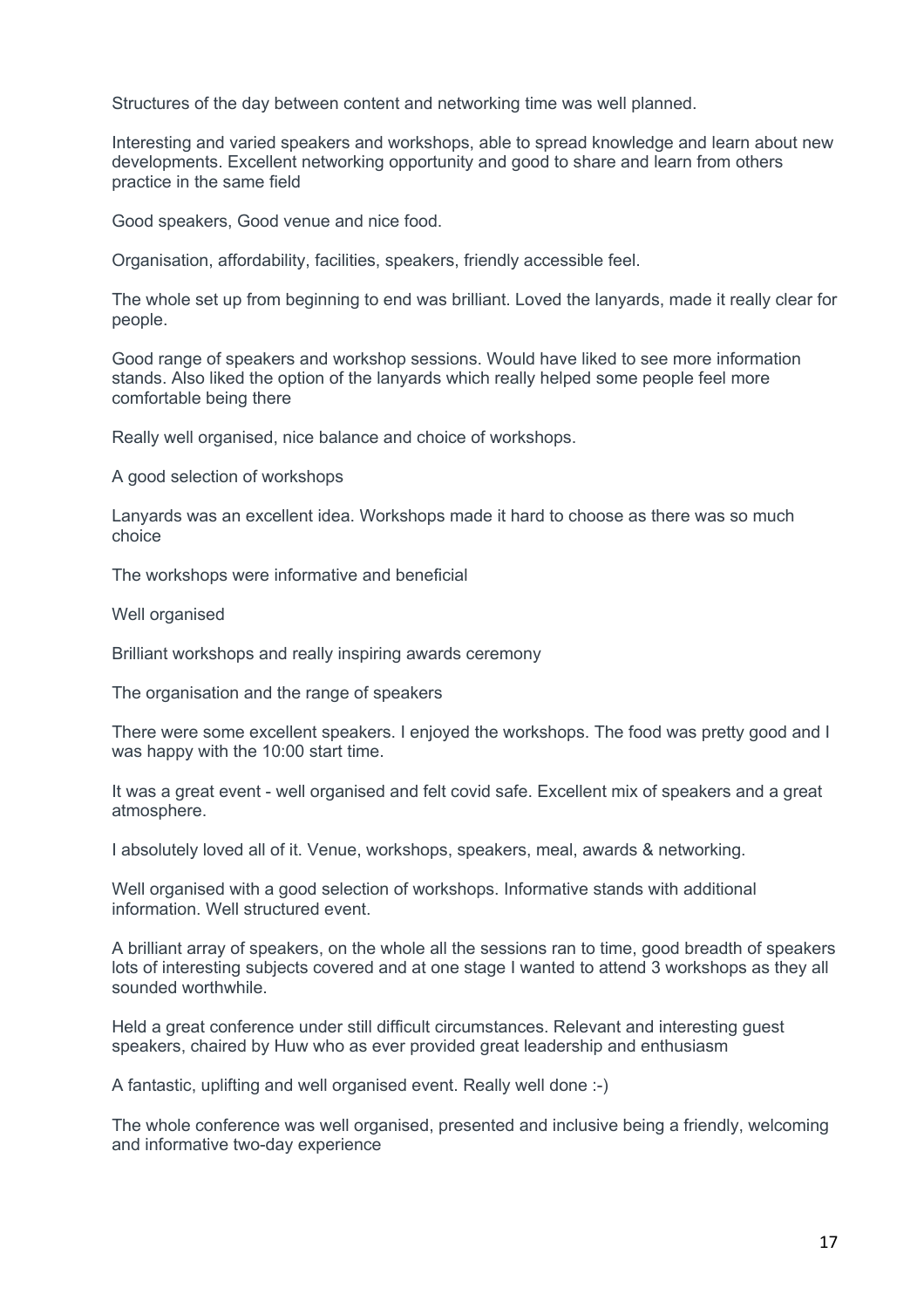Excellent work in organisation of the event. The entire event was smooth and easy to follow and network with the right people

Lanyards for type of contact are a genius idea. The whole conference ran smoothly. Brilliantly organised with a wide range of topics covered. Inspirational speakers.

Everything, literally everything!

A good mix of speakers on relevant topics. Great to get everyone together after such a long time.

Organisation. Range of speakers and workshops.

### **What would you like to see different next time?**

Better food for sure.

Nothing, it was great!

Occasionally it felt a bit doom and gloom in some presentations and was a bit frustrating when certain speakers didn't have the answers.

Be good if all the speakers were in person

I would love to hear from a company who has embarked on a supported employment in their multi million pound business who do not have a son/daughter with additional needs. The last few years XPO and DPD employment projects started as someone in a very senior role has a loved one with additional needs. (I wonder without a son/daughter with LD would they had ever set up the projects and hired job coaches??) The work they are doing to raise the profile is great but I would love to hear from a company who did it without a personal connection.

Seating arrangements - mixing people up - so there was 2 people from each group/ company encouraging people to mingle and speak with other services.

Some different types of workshops if you can get the people in to deliver them - ATW attract those commissioners again

Noting I can think of off the top of my head.

I wouldn't make any changes.

Personally, I would like to be able to select more workshops, and have few talks in the main room.... some of them were a little dry, especially the last ones on the last day.

More people talking from lived experience. More employers attending interactive workshops perhaps a networking hour each day (at lunch you tend to stay with your own group or catch with people you already know)

Less stats. Less talk of money. Let's see and hear form more disabled candidates and job coaches. Less CEO's giving presentations.

Access to Work - how the current problems are being addressed rather than stats and information via a remote link. On the second day, perhaps consider starting earlier to have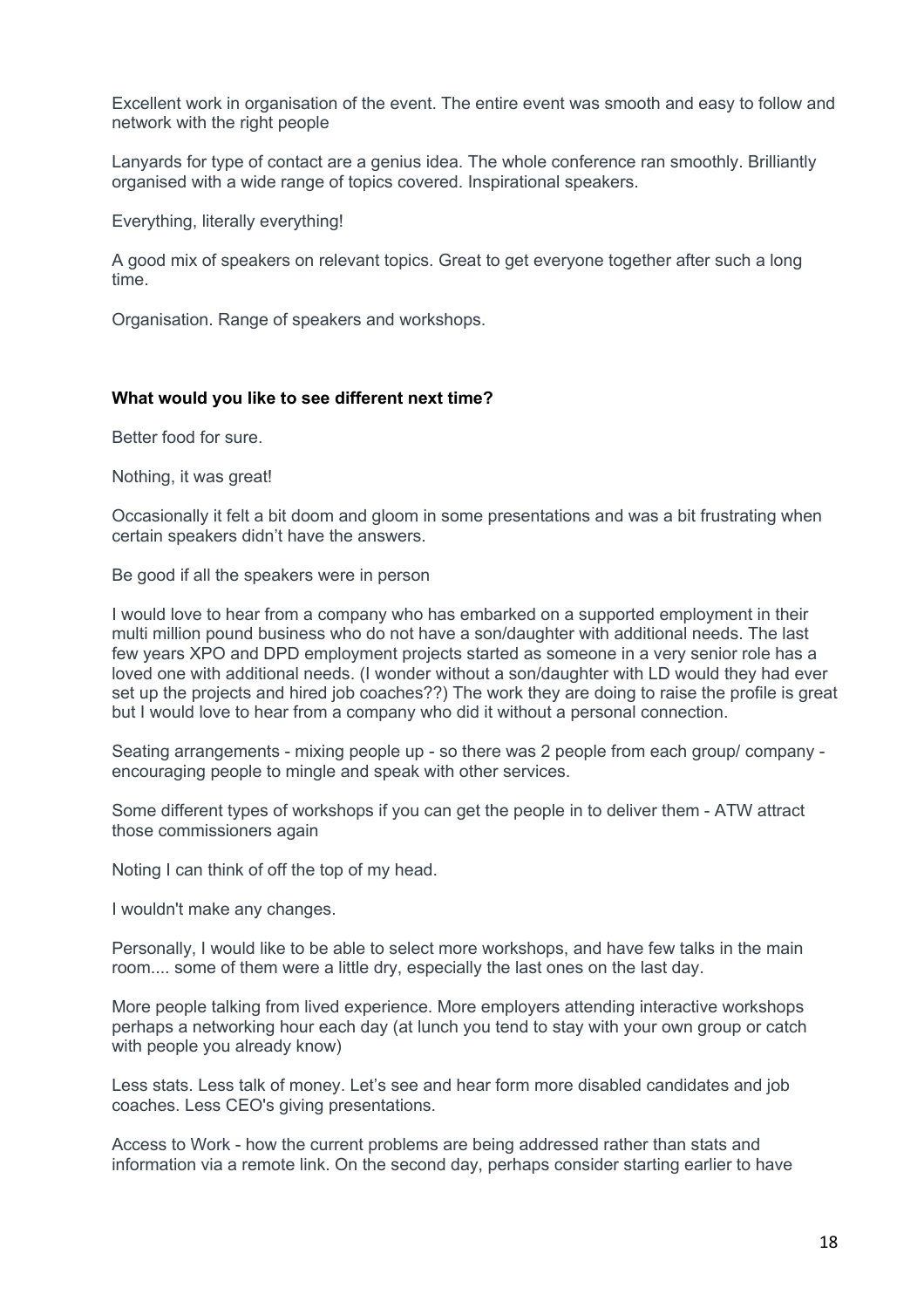speakers in the morning and early afternoon rather than last thing - had to miss the last two due to travel arrangements and to be honest we were all exhausted as well!

More food choice for lunch would be nice.

Different speakers with a different context

More relevant and interactive workshops

Supported employment information for young adults with PMLD

I just wish DofE and DWP could have come a bit more prepared to answer questions and to offer some solutions to the problems we are all facing.

I think it would be good to try and make the workshops more interactive as all the workshops are similar with how they are presented.

I think it is important that anyone delivering at such a large and important conference is in the room.

More sessions on how we can bring forward the voice of disabled people as part of part of the push to bring supported employment

An altogether space for exhibitions (or highlighting initially).

I would favour slightly less workshop options.

More information stands.

Nothing - as always a great event.

It would have been nice to have gone to all the workshops

More interactive workshops rather than just being given facts and figures.

Main speakers were already preaching to the choir. Perhaps future speakers could include people who challenge the status quo, present a new point of view or include training around new services, legislation or national updates. Distancing was very relaxed, would have felt more comfortable if social distancing was encouraged and seating was more spread out.

More interactive workshops

I can't think of anything at the moment.

Perhaps all the stalls in the same area would be easier. I am still not convinced I saw everyone there! :)

I can't think of anything, I think it was spot on.

Delivery and attendance in person rather than relying on zoom as signal was intermittent

A return to Covid free conference (hopefully)

Why change anything that works well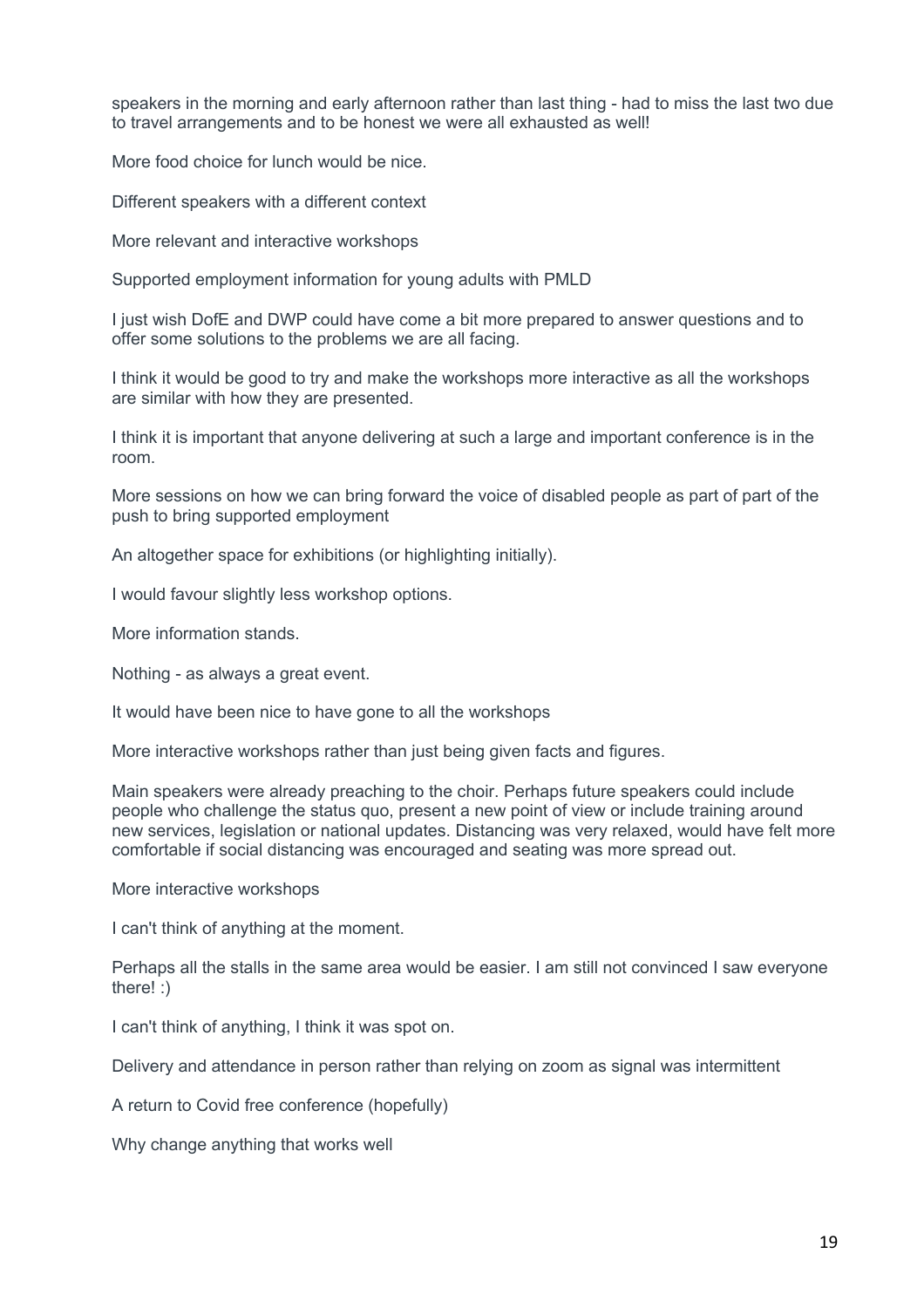I attended a workshop on social businesses and the same information was covered the next day with a speaker. if felt very repetitive but only for the people who attended B5.

Notepads and pens in the conference bag along with the conference brochure.

Francesca Martinez back on day two perhaps?

Sometimes, workshops that you think might be popular could be repeated on the 2nd day? It can be hard to choose sometimes and there is usually more than one that is of interest each session. But appreciate that would mean less in total - so maybe wouldn't work. I really can't think of much that could be improved.

It would be great to see some join up between BASE and the Careers and Enterprise Company - not necessarily in conference planning but Huw did mention that working with DfE was a bit of a refreshing change in one observation.

A broader range of speakers from across the UK. Some interactive workshops / structured idea sharing / group work.

More opportunity for workshops and may be less plenary presentations

More information and activities geared towards employer engagement, and how we can get employers on board

Perhaps try to mix people up a bit at dinner - an intentional seating plan (number tables and give people a table number with their dinner ticket) - so people sit with people they don't know so well - especially for those who are attending as the single person from an organisation but it also ensures that large work groups are broken up and have an event led opportunity to meet people beyond their work colleagues. Some ice breakers during dinner. Somehow make it less noisy at dinner so people can talk without shouting. Play music more quietly during dinner, look for a venue with a larger dining space - a banquet room that is more open and not in basement with higher ceilings would have made things less cacophonous. I wonder how people using wheelchairs would have navigated their way around the room during the dinner. Some conference initiated ice breaker/networking sessions. Perhaps a welcome drink then cash bar on the night before the conference - something that could be sponsored? Feedback forms at each session

I want to hear real innovation and creativity in the sector. Aspirational was needed

More employers!

More opportunity to network

It was difficult to know who was who - with covid it didn't feel as easy as in the past to approach those who you don't know/check name badges etc., and network with new faces. Not sure of the answer to this though - it's a tricky one!

Not sure as it was good - would it work to have some structured conversation groups? - be interesting to find out what people are doing differently, maybe their three biggest challenges, three successes, most proud moment - maybe sent in advance then some facilitated solution finding... Or people can send in a question and then be set up with speed dating on people who think have the answers. Really not thought this through though, so perhaps it's one to your consideration, a way more people can share their good practice. I might be being too ambitious; it's just I always think what a lot of talent in the room! Don't feel you have to change anything - it works!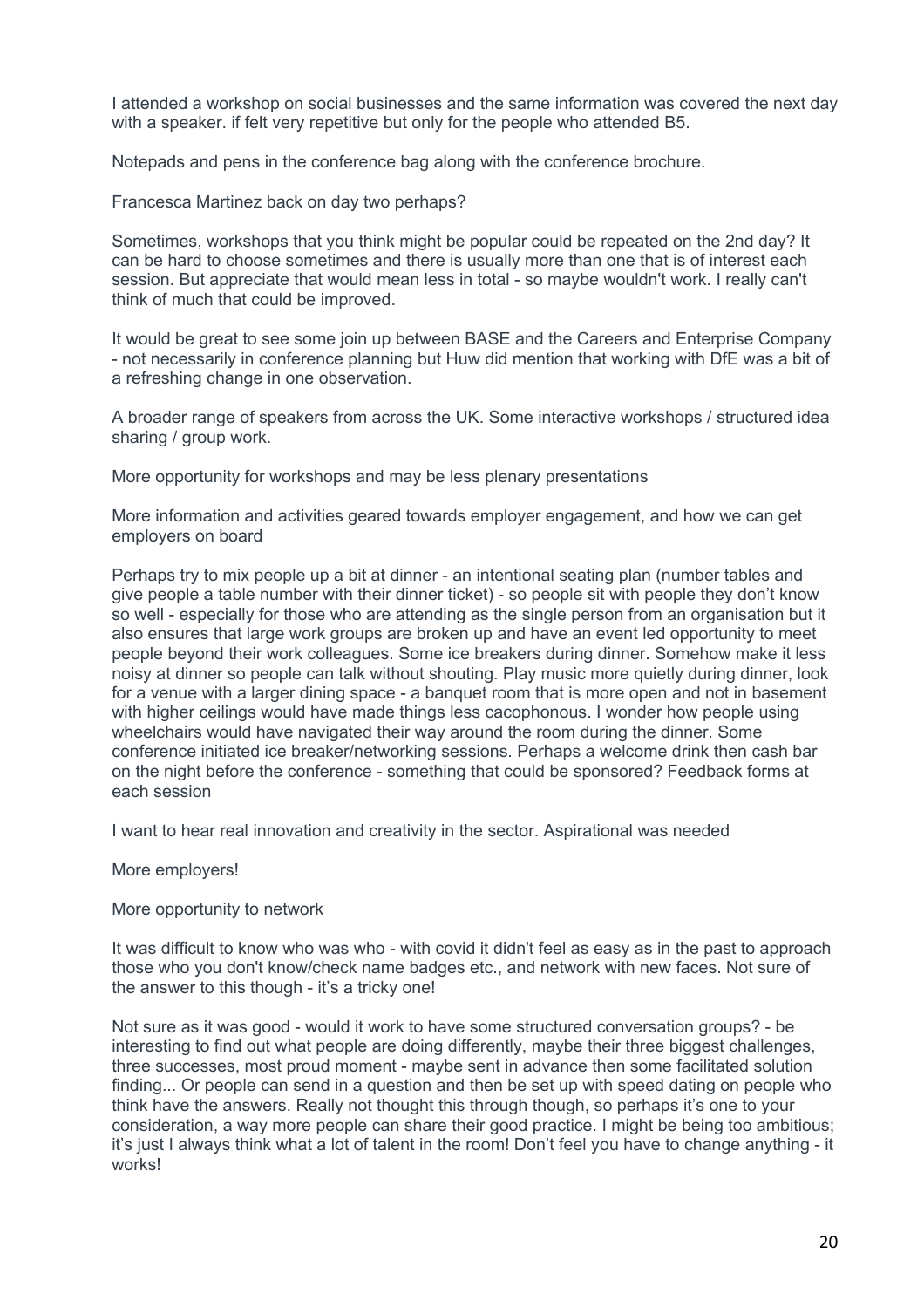Need more variety for the workshops

I wondered about doing some speed-networking - to make sure we are making the most of being all together. I think it would be particularly helpful for new-comers. It could even be done as something optional in one of the breaks as they are a reasonable amount of time? I also thought maybe some of the workshops could be a bit more interactive/doing some group work.

More consideration for vegan and vegetarian people. Several felt excluded

More engaging speakers - more people with disabilities. More workshops to really help people understand about supported employment.

**Nothing** 

With so many interesting workshops to attend I could have done with another day! :-)

DWP presence

More workshops - or interactive workshops that could be revisited at a later date.

More opportunities to access the parallel talks; perhaps recordings or duplicate sessions. I wanted to go to so many of them!

Perhaps DWP on site, which I think is essential and was the view of everyone I discussed this with. Not Base's fault, as I know you tried to get them there.

More chances to see the workshops, there were many topics I would have liked to have seen, however they were overlapping and I missed them. Understand if not though, due to timings.

Due to a former brain injury, it was sometimes difficult to process information and speakers as quickly as I would've liked. It may be handy to have an interpreter there in the future. I appreciate this could be difficult though.

More workshops rather than lots of speakers in the mornings and afternoons.

I couldn't really say - keep up the great work.

Slightly better covid management.

## **Do you have any general comments to make?**

From a stand point of view, I was tucked away in the corner and as a result not many knew I was there. After I did the workshop and mentioned where I was the foot-flow increased. I wonder if it could be mentioned that there are stands and who they are so people know. Apart from that grateful I was able to take part.

Thank you, it was my first time to Brighton, and the BASE conference. Thank you for the award too, our team really appreciated it, looking forward to continue the momentum. Our jobs are not easy and to be recognised for the work we do is highly appreciated as working with clients with severe mental illness and getting outcomes has been rewarding in itself. I got back more energised, yet realised that we have a lot to do to change the systems!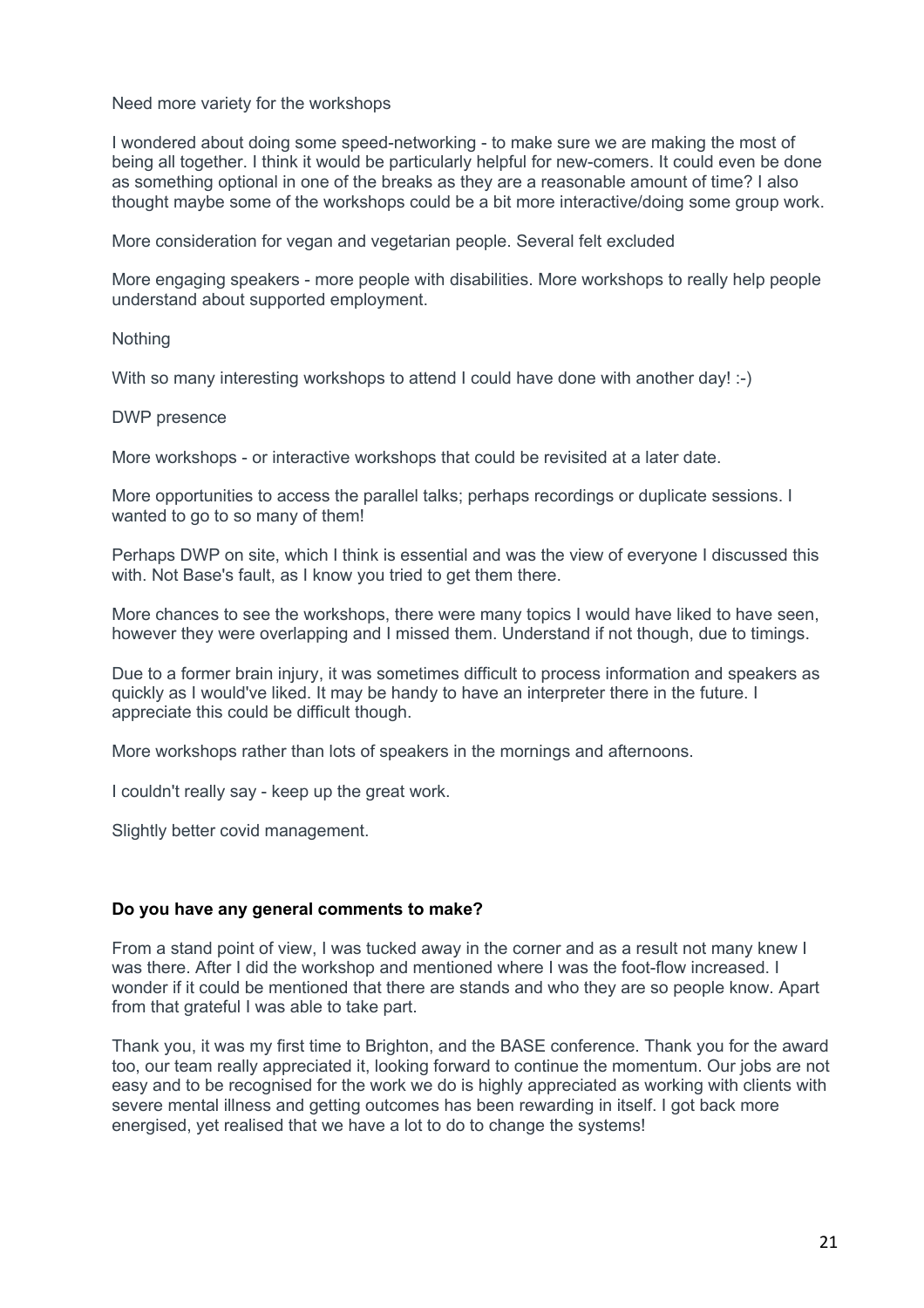The BASE conference is a real high point in my year - thanks for being amazing and setting the right tone, you have nailed it. Huw, we will miss you lots, but am sure you won't miss all the work that goes into planning and organising our yearly event.

Just a brilliant conference as always- thank you very much!

Keep doing it. It's a brilliant event that will improve partnerships and increase professionalism in the industry

I think this conference was really good value for money and that the content was excellent.

I wanted to thank the staff at Jurys Inn - :)

It would be great if we could receive all of the presentations from the workshops. Thanks :-)

I really enjoyed the conference overall and am excited to attend next year. I really enjoyed the discussion for the SI framework although I felt the power point from project search was duplicated as I had attended their workshop.

Huw gave an impassioned speech. Thank you Huw and your wonderful team.

Well done to all involved in organising the BASE 2021 conference. I enjoyed the conference and have shared my experience and encouraged other staff members to attend next year.

Well done on a really good conference it was lovely this took place face to face thank you

Everyone at The Michael Tippett College really enjoyed the conference and found it very inspiring and informative.

Looking forward to attending again.

The BASE conference is always a brilliant event to attend. I learn something new every year and it is a great opportunity to network and to be surrounded by passionate and like-minded professionals that all share the same values

Thank you to everyone :-)

Thanks for helping with my hands and knee which are healing somewhat nicely. I owe you a presentation next year on a subject to be determined. Strange comment to make in an evaluation survey but I left the conference wondering how can we get what's said inside these conferences to the people that we help or represent etc. I know that there a lot of disabled people who aren't pros would have appreciated Diane Lightfoot's presentation, especially the part about businesses. Food for thought at the very least.

Thanks a lot for a great conference. It was great to be in a room full of like-minded professionals, thoroughly enjoyed meeting everyone and the presentations/workshops were fantastic.

Loved the different lanyards. I did find the main room overwhelming with so many people sat so closely. Hotel weren't so great at topping up the sanitizer. (not your fault at all)

It was a great couple of days and I learnt a lot from it.

The hotel facilities where very limited due to COVID restrictions. Also lacked staff when checking in.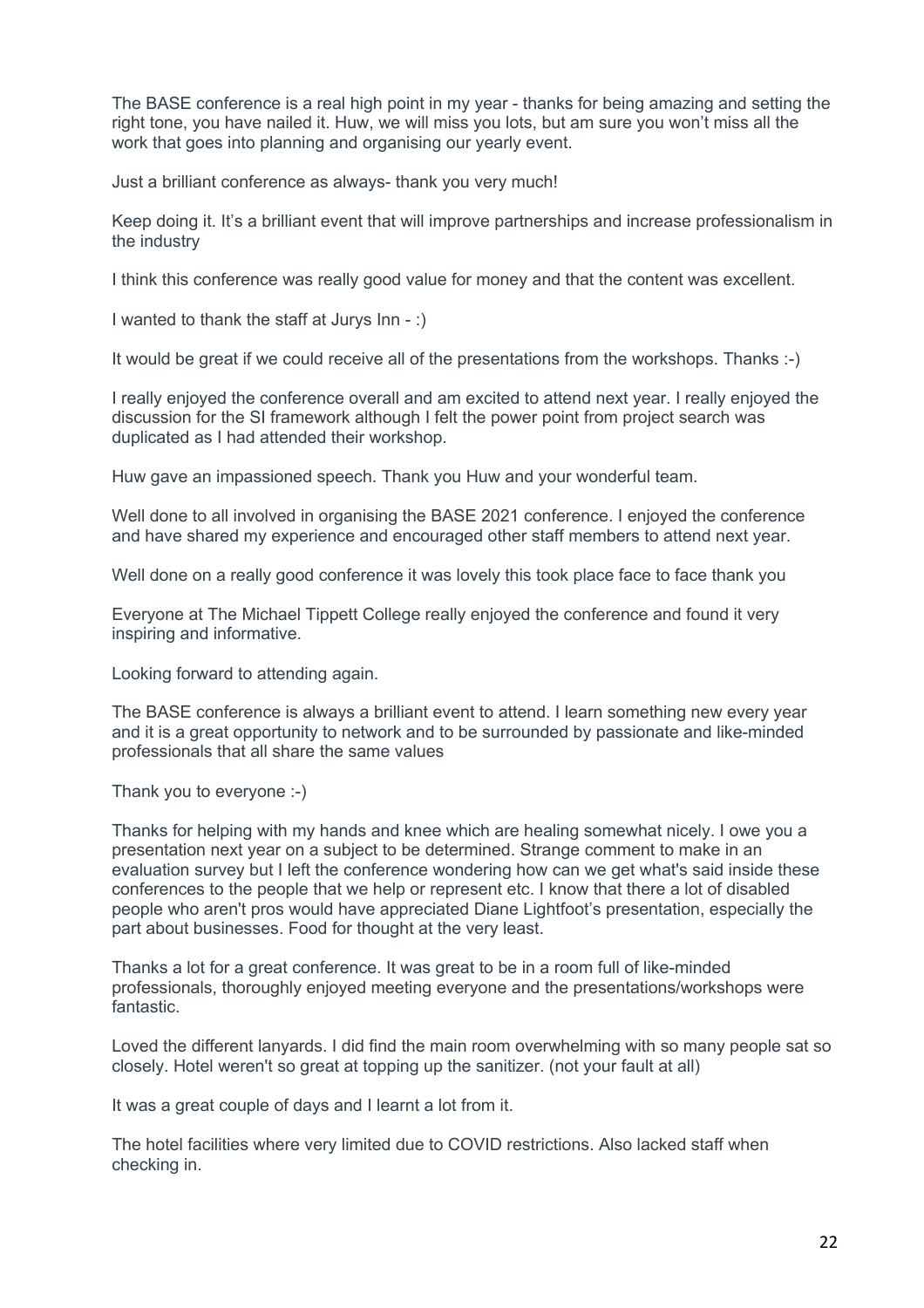Brilliant event and I can't wait until next year!

Just that the next one really won't be the same without Huw. Base won't be the same without Huw. Supported employment won't be the same without Huw :( But very happy for him to be retiring & having some time to himself.

A big thank you to all those involved with setting up and delivering the conference, it was my first conference and I thoroughly enjoyed it but more importantly learnt from it.

Thanks for another great conference

Overall, it was excellent with so many people focused on a common goal - wonderful. The awards ceremony was just amazing and I wished I could bottle it and send it to every employer in the country! Well done everyone. met so many amazing people and made so many great connections - my LinkedIn is on fire!

Fantastic event that was really valuable for myself and the colleague I was able to bring along.

This was a wonderful conference. It was so good to see people again after the break last year due to COVID-19. I went to the conference expecting to learn new things and to get inspired and re-energised and it didn't disappoint! Well done to everyone involved in the conference organisation.

Only that we will fulfil our promise to Huw that we made on Tuesday

Very informative experience. Excellent networking opportunities. Good to meet teams and individuals from across the country who are involved in Supported Employment.

Thank you for a great event. We are currently drafting up some actions in follow up and will share these with you in the next week or so.

I thought the introduction of the different coloured lanyards in terms of COVID precautions was good. However, during the large group talks and evening awards, seating was extremely close together so those choosing to maintain distance could not necessarily do this.

Really enjoyed the conference. It was a great opportunity to hear about the fabulous work that's going on, what's coming down the line and to see real people in a room again. A really great conference, always informative and inspirational.

Can I please be invited back next time? It was fabulous! Thank you for putting on a great conference!

Just thank you!

It was a really helpful event for me to understand more how the sector has been affected by Covid, gain examples of best practice to improve our own service, and consider how we can develop moving forwards.

Thanks particularly to Huw as the conference will seem strange without him being there! Good luck in finding a replacement or at least a new person who will inspirationally lead. Thanks for the opportunity to present. We got some really good feedback and hope it will spread - think our commissioner could spend the rest of the year visiting different councils for a whole year :) His linkedIn profile was almost smoking hot after the presentation ...

I thought Huw's point to remove the word "Special" from SEND showed a need for BASE to continue the good work which is being done and to put pressure for change. If this was a